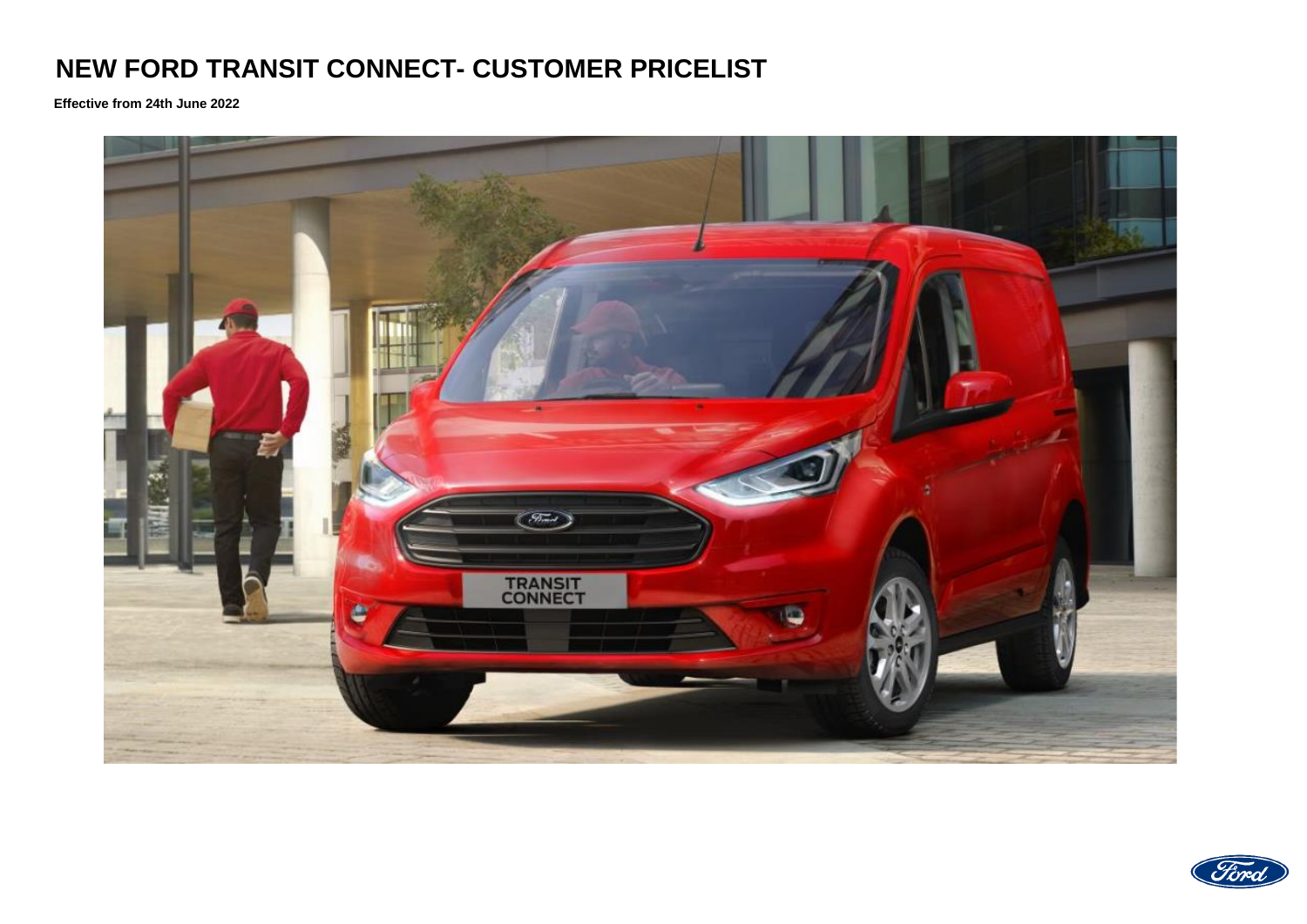### **SERIES RANGE**





| <b>Base</b>                        | <b>Trend</b>                                                              | <b>Limited</b>                                | <b>Active</b>                                                             |
|------------------------------------|---------------------------------------------------------------------------|-----------------------------------------------|---------------------------------------------------------------------------|
|                                    | <b>Additional to Base</b>                                                 | <b>Additional to Trend</b>                    | <b>Additional to Limited</b>                                              |
|                                    | Front fog lamps                                                           | 16" alloy wheels                              | <b>Black Mesh Grill</b>                                                   |
| Full size spare *                  | 16" wheels with full silver wheel covers                                  | Body colour mirrors & handles                 | <b>Body Coloured Front Bumper</b>                                         |
| Overhead stowage                   | Body colour front bumper                                                  | Bodycolour wide bodyside moulding             | Self Coloured Rear Bumper                                                 |
| 16" wheels with silver centre caps | Body colour rear bumper end caps                                          | Adaptive cornering front fog lamps            | Self Coloured Exterior Mirror Finish                                      |
| Power windows driver 1 shot down   | Driver 8-way adjustable seat                                              | Power fold heated mirrors                     | Wide Bodyside Moulding                                                    |
| Manual slim wing-mirrors           | Quickclear heated windscreen                                              | Manual Air Conditioning                       | Seat Pack 37 - Driver seat with lum                                       |
| Rake & reach steering wheel        | DAB Radio with USB, Bluetooth and 4.2" TFT<br>screen                      | Electric front windows with power up and down | multi-way controls. Single passenge<br>multi-way controls.                |
| DAB Radio with USB & Bluetooth     | Glove box with lid                                                        | Heated driver and passenger seat              |                                                                           |
| <b>Ford Pass Connect</b>           | Plastic cargo floor liner                                                 | Leather steering wheel                        | ICE Pack 10 Ford SNYC 3 DAB rad<br>and MP3 capability. AUX, USB and       |
| <b>Trip Computer</b>               | Electric, heated door mirrors                                             | <b>Cruise Control</b>                         | connection for external music devic<br>microphone, 6" TFT touch screen, 6 |
| Steering wheel radio controls      | Front Fog Lamps                                                           | Adjustable Speed Limiter                      | Apple CarPlay, Android Auto, Voice                                        |
| Driver's airbag                    | Note - now with Single passenger seat and<br>slimline full steel bulkhead | <b>Rear Parking Sensors</b>                   | Not compatible with device dock.                                          |
| Load box light                     |                                                                           | Auto wipers/headlamps                         | <b>Rear View Camera</b>                                                   |
| DIN cargo tie downs                |                                                                           | Perimeter alarm (Cat 1)                       | Rear Throw in Carpet Floor Mats                                           |
| ABS/EBD/ESC                        |                                                                           | Keyless start                                 | Nordic blue stitching for steering wh                                     |
| Hill start assist                  |                                                                           | 2nd remote key                                | shifter.                                                                  |
| Slimline Full steel bulkhead *     |                                                                           | <b>LED Load Compartment Light</b>             | Heated Active seats with Nordic blu                                       |
| Easy-fuel capless refuelling       |                                                                           | Eco Coach                                     | emblem                                                                    |

ABS/EBD/ESC Newsletter and the start of the start of the start of the start of the start of the start of the start  $\,$ Hill start assist Slimline Full steel bulkhead \* Easy-fuel capless refuelling Immobiliser Remote central/double locking Active grille shutter Auto Start Stop



ICE Pack 10 Ford SNYC 3 DAB radio with TMC and MP3 capability. AUX, USB and Bluetooth connection for external music devices. With microphone, 6" TFT touch screen, 6 speakers. Apple CarPlay, Android Auto, Voice Control.

**From €24,185 (GRP) From €25,833 (GRP) From €28,675 (GRP)** 

Seat Pack 37 - Driver seat with lumbar support, multi-way controls. Single passenger seat with multi-way controls.

**From €31,442 (GRP)**



Nordic blue stitching for steering wheel and gear shifter. Heated Active seats with Nordic blue stitched A emblem 17" Painted Foundry Black Alloy Wheel With Machined Finish

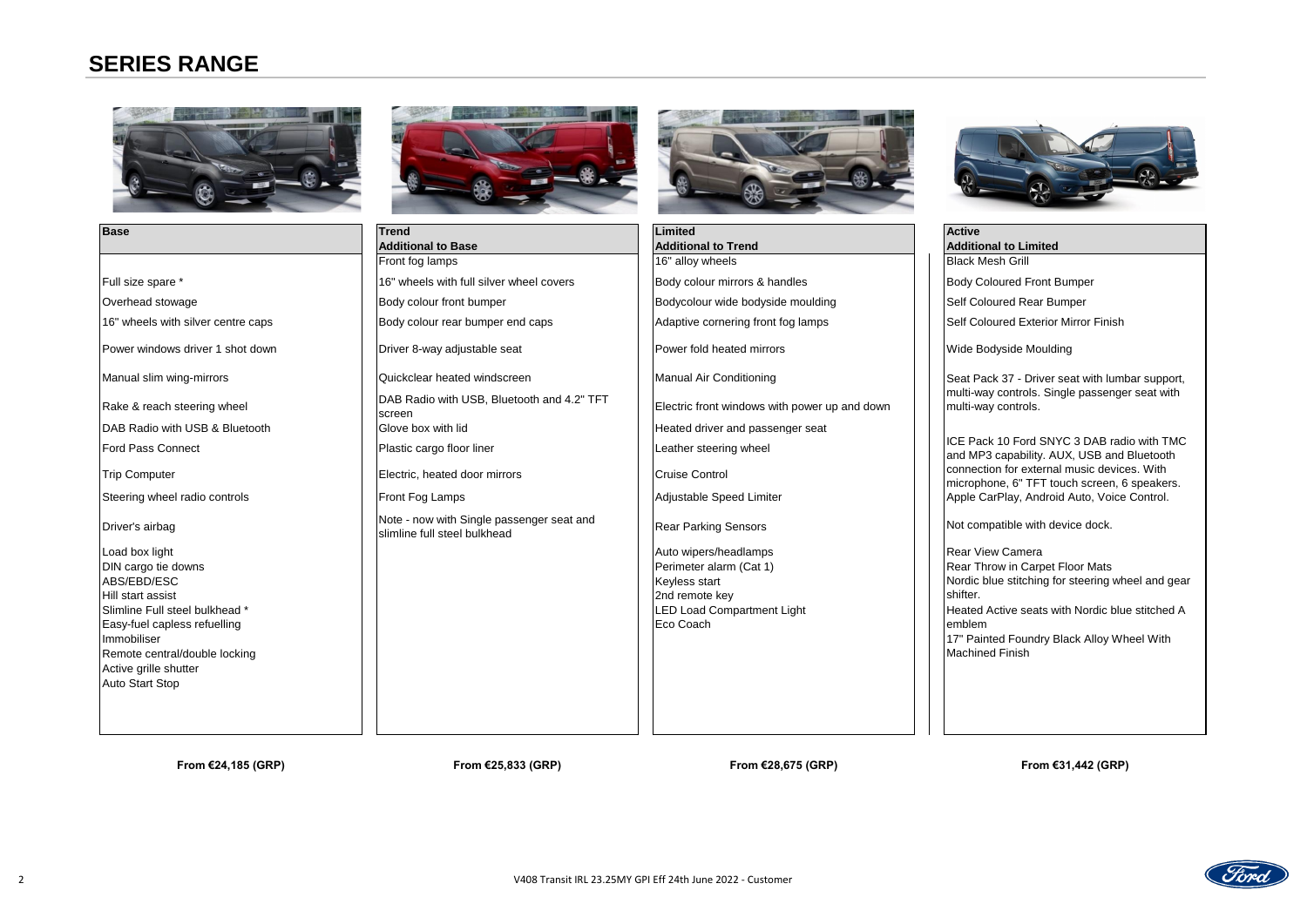## **MODEL PRICES - VAN**

| MY 22.75                                  | <b>BODYSTYLE</b>                     |            | <b>AVP</b>                      | <b>WHEELBASE</b> | ENGINE                                                                                                                             | <b>FUEL</b>             | TRANSMISSION            | GRP                                       | <b>NRP</b>             |
|-------------------------------------------|--------------------------------------|------------|---------------------------------|------------------|------------------------------------------------------------------------------------------------------------------------------------|-------------------------|-------------------------|-------------------------------------------|------------------------|
| <b>BASE</b>                               |                                      |            |                                 |                  |                                                                                                                                    |                         |                         |                                           |                        |
|                                           | Van<br>Van                           | 220<br>210 | 2155<br>2160                    | L1<br>L1         | 1.5 75PS Ford EcoBlue<br>1.5 100PS Ford EcoBlue                                                                                    | Diesel<br>Diesel        | 6 Speed<br>6 Speed      | 24,185<br>25,415                          | 19,500.00<br>20,500.00 |
|                                           | Van<br>Van                           | 210<br>230 | 2260<br>2255                    | L2<br>L2         | 1.5 75PS Ford EcoBlue<br>1.5 100PS Ford EcoBlue                                                                                    | Diesel<br>Diesel        | 6 Speed<br>6 Speed      | 24,800<br>26,030                          | 20,000.00<br>21,000.00 |
|                                           |                                      |            |                                 |                  |                                                                                                                                    |                         |                         |                                           |                        |
| <b>TREND</b>                              | Van High Payload                     | 240        | 2380                            | L1               | 1.5 100PS Ford EcoBlue                                                                                                             | Diesel                  | 6 Speed                 | 25,833                                    | 20,840.00              |
|                                           | Van High Payload<br>Van High Payload | 250<br>250 | 2501<br>2501                    | L2<br>L2         | 1.5 100PS Ford EcoBlue<br>1.5 100PS Ford EcoBlue                                                                                   | Diesel<br>Diesel        | 6 Speed<br>8 Speed Auto | 26,448<br>28,662                          | 21,340.00<br>23,140.00 |
|                                           |                                      |            |                                 |                  |                                                                                                                                    |                         |                         |                                           |                        |
| <b>LIMITED</b>                            | Van<br>Van                           | 240<br>240 | 2405<br>2385                    | L1               | 1.5 100PS Ford EcoBlue<br>L1 1.5 100PS Ford EcoBlue                                                                                | Diesel<br>Diesel        | 6 Speed<br>8 Speed Auto | 28,675<br>30,889                          | 23,150.00<br>24,950.00 |
|                                           | Van<br>Van                           | 250<br>250 | 2501<br>2501                    | L2<br>L2         | 1.5 100PS Ford EcoBlue<br>1.5 100PS Ford EcoBlue                                                                                   | Diesel<br><b>Diesel</b> | 6 Speed<br>8 Speed Auto | 29,290<br>31,504                          | 23,650.00<br>25,450.00 |
| <b>SPORT</b>                              |                                      |            |                                 |                  |                                                                                                                                    |                         |                         |                                           |                        |
|                                           | Van                                  | 250        | 2501                            | L1               | 1.5 100PS Ford EcoBlue                                                                                                             | Diesel                  | 6 Speed                 | 32,180                                    | 26,000.00              |
|                                           | Van                                  | 250        | 2501                            | L2               | 1.5 100PS Ford EcoBlue                                                                                                             | Diesel                  | 6 Speed                 | 32,795                                    | 26,500.00              |
| <b>ACTIVE</b>                             | Van                                  | 250        | 2501                            | L1               | 1.5 100PS Ford EcoBlue                                                                                                             | Diesel                  | 6 Speed                 | 31,442                                    | 25,400.00              |
|                                           | Van                                  | 250        | 2501                            | L2               | 1.5 100PS Ford EcoBlue                                                                                                             | Diesel                  | 6 Speed                 | 32,057                                    | 25,900.00              |
|                                           |                                      |            |                                 |                  |                                                                                                                                    |                         |                         |                                           |                        |
|                                           |                                      |            |                                 |                  | <b>MODEL PRICES - DOUBLE CAB IN VAN</b>                                                                                            |                         |                         |                                           |                        |
|                                           |                                      |            |                                 |                  |                                                                                                                                    |                         |                         |                                           |                        |
|                                           | <b>ODYSTYLE</b>                      |            |                                 | ELBASE           |                                                                                                                                    |                         | SMISSION                |                                           |                        |
| ERIES<br>$\overline{\boldsymbol{\omega}}$ | $\mathbf{\bar{m}}$                   |            | $\geq$<br>$\boldsymbol{\sigma}$ | 팙<br>3           | NGINE<br>画                                                                                                                         | 山<br>ū.                 | ᆮ                       | R <sub>P</sub><br>$\overline{\mathbf{C}}$ | R <sub>P</sub><br>z    |
| <b>BASE</b>                               |                                      |            |                                 |                  |                                                                                                                                    |                         |                         |                                           |                        |
|                                           | Double Cab-in-Van 240                |            | 2400                            |                  | L2 1.5 100PS Ford EcoBlue                                                                                                          | Diesel                  | 6 Speed                 | 34,074.35                                 | 22,275.00              |
| <b>TREND</b>                              | Double Cab-in-Van                    | 240        | 2405                            |                  | L2 1.5 100PS Ford EcoBlue                                                                                                          | Diesel                  | 6 Speed                 | 35,402.48                                 | 23,175.00              |
|                                           |                                      |            |                                 |                  | Note: Vehicles are homologated in accordance with the new type approval procedure WLTP (Regulation (EU) 2017/1151; Regulation (EC) |                         |                         |                                           |                        |

# **MODEL PRICES - DOUBLE CAB IN VAN**

| ヒンコリアロ      | FUEL          | TRANSMISSION | GRP       | <b>NRP</b> |
|-------------|---------------|--------------|-----------|------------|
|             |               |              |           |            |
| ord EcoBlue | <b>Diesel</b> | 6 Speed      | 34,074.35 | 22,275.00  |
|             |               |              |           |            |
| ord EcoBlue | <b>Diesel</b> | 6 Speed      | 35,402.48 | 23,175.00  |



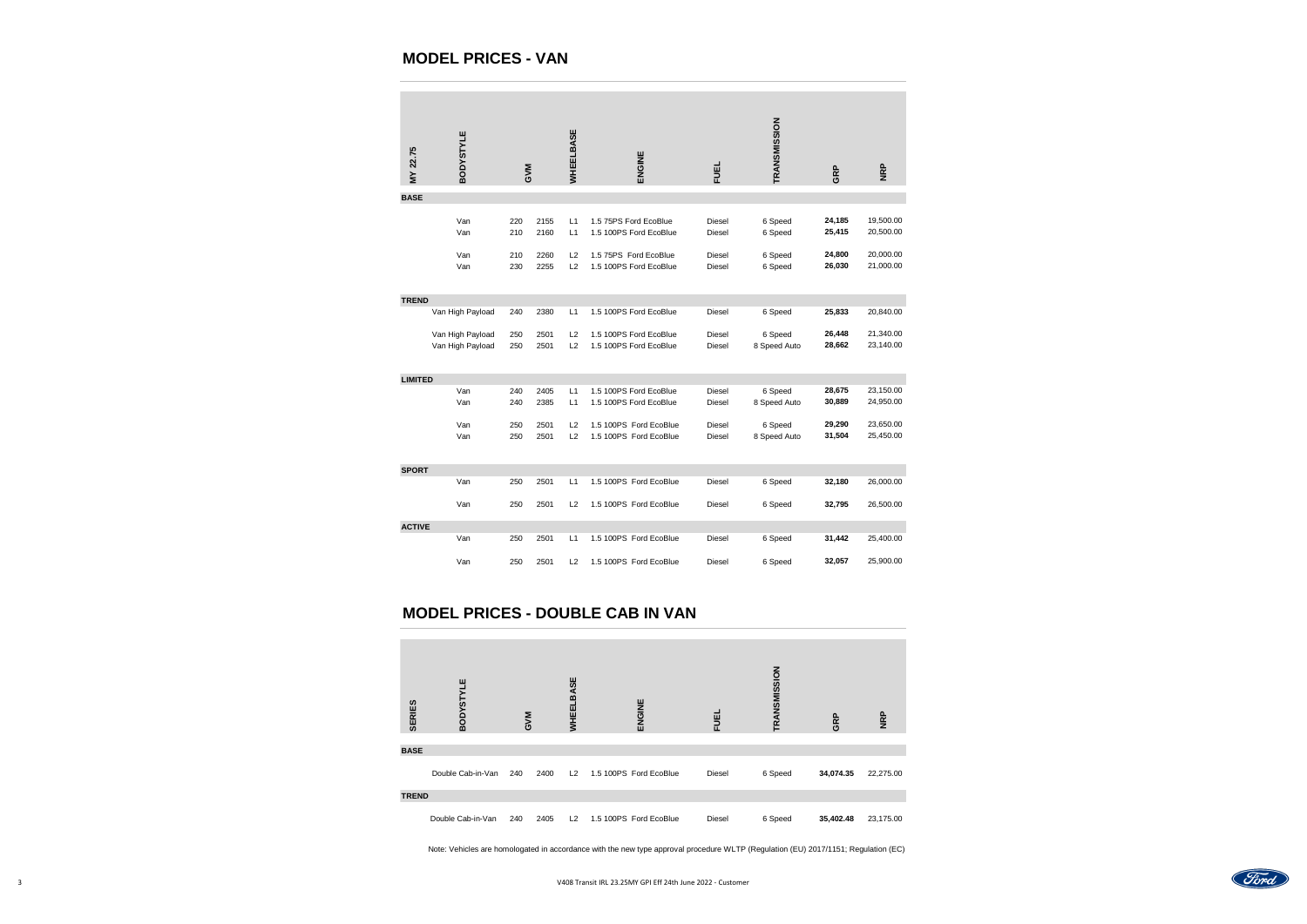2. Configurable locking is not available with Tailgate.

3. May not provide full functionality where a trailer is fitted with LED lights.

4. Includes a water cooled modification to the powertrain to maximise towing capability

### **Key**

S = Standard, O = Option, at extra cost, - = Not Available

| <b>LOADSPACE OPTIONS</b>                                                                                                                                                                                                                                                                                                                                                                                                                                                                                    |                          |                  |             |                            |         |          |          |
|-------------------------------------------------------------------------------------------------------------------------------------------------------------------------------------------------------------------------------------------------------------------------------------------------------------------------------------------------------------------------------------------------------------------------------------------------------------------------------------------------------------|--------------------------|------------------|-------------|----------------------------|---------|----------|----------|
| Easy clean floor (will be avalaible on VISTA in October)                                                                                                                                                                                                                                                                                                                                                                                                                                                    | $\circ$                  | $\circ$          | $\circ$     | $\circ$                    | $\circ$ | 80.00    | 98.40    |
| LED loadspace lighting                                                                                                                                                                                                                                                                                                                                                                                                                                                                                      | $\circ$                  | $\circ$          | S           | S                          | S       | 30.00    | 36.90    |
|                                                                                                                                                                                                                                                                                                                                                                                                                                                                                                             |                          |                  |             |                            |         |          |          |
| <b>MECHANICAL FEATURES</b>                                                                                                                                                                                                                                                                                                                                                                                                                                                                                  |                          |                  |             |                            |         |          |          |
| Side Wind Stabilisation                                                                                                                                                                                                                                                                                                                                                                                                                                                                                     | $\circ$                  | $\circ$          | $\circ$     | $\circ$                    | $\circ$ | 52.79    | 64.93    |
| Mechanical Limited Slip Differential developed by performance experts Quaife. The system automatically biases torque across the<br>axle to the wheel with most grip. Unwanted wheelspin and slip are greatly reduced, delivering enhanced traction and performance.<br>Silent in operation, never 'locks' making it safe, progressive and user friendly. Proven, reliable technology used in all three<br>generations of Focus RS, Fiesta ST and Focus ST. No impact on CO <sub>2</sub> or fuel efficiency. | $\circ$                  | $\circ$          | $\circ$     | $\circ$                    | $\circ$ | 670.00   | 824.10   |
| 100 KPH Engine Speed Limiter                                                                                                                                                                                                                                                                                                                                                                                                                                                                                | $\circ$                  | $\circ$          | $\circ$     | $\overline{\phantom{m}}$   | $\circ$ | 56.85    | 69.93    |
| Heavy Duty Battery (80Ah)                                                                                                                                                                                                                                                                                                                                                                                                                                                                                   | ${\mathsf S}$            | S                | S           | S                          | S       | 0.00     | 0.00     |
| Programmable Interface Module. Diesel engines only.<br>Provides read only access to CAN bus data                                                                                                                                                                                                                                                                                                                                                                                                            | $\circ$                  | $\circ$          | $\circ$     | $\circ$                    | $\circ$ | 150.25   | 184.80   |
|                                                                                                                                                                                                                                                                                                                                                                                                                                                                                                             |                          |                  |             |                            |         |          |          |
| <b>POWER SUPPLY</b>                                                                                                                                                                                                                                                                                                                                                                                                                                                                                         |                          |                  |             |                            |         |          |          |
| 12v Aux Power Point in Rear.                                                                                                                                                                                                                                                                                                                                                                                                                                                                                |                          | $\circ$          | $\circ$     | $\circ$                    | $\circ$ | 40.61    | 49.95    |
| Power converter - 230V / 150W                                                                                                                                                                                                                                                                                                                                                                                                                                                                               | $\circ$                  | $\mathsf O$      | $\circ$     | $\circ$                    | $\circ$ | 60.91    | 74.92    |
| <b>WHEEL AND TYRES</b>                                                                                                                                                                                                                                                                                                                                                                                                                                                                                      |                          |                  |             |                            |         |          |          |
| 6.5 X 16" Steel road wheels                                                                                                                                                                                                                                                                                                                                                                                                                                                                                 | S                        |                  |             |                            |         | 0.00     | 0.00     |
| 6.5 X 16" Steel road wheels with cover                                                                                                                                                                                                                                                                                                                                                                                                                                                                      |                          | S                |             |                            |         | 0.00     | 0.00     |
| 16" 5-Spoke Alloy Sparkle Silver                                                                                                                                                                                                                                                                                                                                                                                                                                                                            | $\overline{\phantom{m}}$ | O/S <sup>2</sup> | S           |                            |         | 540.00   | 664.20   |
| 17" Alloy Wheel                                                                                                                                                                                                                                                                                                                                                                                                                                                                                             |                          |                  |             | S                          |         | 0.00     | 0.00     |
| 17" Foundry Black Alloy Wheel                                                                                                                                                                                                                                                                                                                                                                                                                                                                               |                          |                  |             |                            | S       | 0.00     | 0.00     |
| All Weather Tyres *1                                                                                                                                                                                                                                                                                                                                                                                                                                                                                        | $\circ$                  | $\circ$          | $\circ$     | $\qquad \qquad \  \  \, -$ | $\circ$ | 203.04   | 249.73   |
| Steel Spare Wheel                                                                                                                                                                                                                                                                                                                                                                                                                                                                                           | $\mathsf{S}$             | S                | S           | $\circ$                    | S       | 142.12   | 174.81   |
| Less Steel Spare Wheel (with inflator kit)                                                                                                                                                                                                                                                                                                                                                                                                                                                                  | $\mathsf O$              | $\circ$          | $\mathsf O$ |                            | $\circ$ | $-40.61$ | $-49.95$ |
| Tyre Pressure Monitoring System (TPMS)                                                                                                                                                                                                                                                                                                                                                                                                                                                                      | $\circ$                  | $\mathsf O$      | $\mathsf O$ |                            | $\circ$ | 160.00   | 196.80   |





Trend Trend 16" 5 Spoke Premium Silver Alloy

### **Key**

 $S =$  Standard,  $O =$  Option, at extra cost,  $-$  = Not Available

|                                                                                                                                                                                                                                                                                                         |                                         |                                     | Van                                      |                                          |                                          |                          |                           |
|---------------------------------------------------------------------------------------------------------------------------------------------------------------------------------------------------------------------------------------------------------------------------------------------------------|-----------------------------------------|-------------------------------------|------------------------------------------|------------------------------------------|------------------------------------------|--------------------------|---------------------------|
|                                                                                                                                                                                                                                                                                                         | <b>Base</b>                             | Trend                               | Limited                                  | Sport                                    | Active                                   | <b>NRP</b>               | GRP                       |
| <b>EXTERIOR FEATURES</b>                                                                                                                                                                                                                                                                                |                                         |                                     |                                          |                                          |                                          |                          |                           |
| Large rear view wing mirrors with Blind Spot Eliminator (2nd small mirror)<br>Kerbside Side Load Door (1. Standard on LWB) Will be avalaible on VISTA in October<br>Rear Bumper Moulding - Chrome                                                                                                       | $\circ$<br>O/S <sup>1</sup>             | $\circ$<br>S                        | $\circ$<br>S<br>$\overline{\phantom{m}}$ | $\overline{\phantom{m}}$<br>S<br>$\circ$ | $\circ$<br>S<br>$\overline{\phantom{m}}$ | 40.61<br>200.00<br>85.00 | 49.95<br>246.00<br>104.55 |
| Dual Side Load Doors                                                                                                                                                                                                                                                                                    | $\overline{\phantom{m}}$<br>$\mathsf O$ | $\overline{\phantom{m}}$<br>$\circ$ | $\circ$                                  | $\qquad \qquad \qquad$                   | $\circ$                                  | 325.00                   | 399.75                    |
| Glazed and heated Cargo Doors (instead of unglazed Cargo Doors).<br>Does not include a glazed bulkhead.                                                                                                                                                                                                 | $\mathsf O$                             | $\mathsf O$                         |                                          |                                          |                                          | 81.21                    | 99.89                     |
| Tailgate, glazed and heated (instead of unglazed Cargo Doors). Does not include a glazed bulkhead <sup>2</sup>                                                                                                                                                                                          | $\mathsf O$                             | $\mathsf O$                         | $\overline{\phantom{m}}$                 |                                          |                                          | 284.25                   | 349.63                    |
| Rear Wash/Wipe for Cargo Doors or Tailgate (must be ordered with a glazed door option)                                                                                                                                                                                                                  | $\mathsf O$                             | $\circ$                             | $\overline{\phantom{m}}$                 | $\circ$                                  |                                          | 89.34                    | 109.88                    |
| Quickclear Heated Front Screen                                                                                                                                                                                                                                                                          | $\circ$                                 | S                                   | S                                        | S                                        | S                                        | 180.00                   | 221.40                    |
| <b>Roof Rails</b>                                                                                                                                                                                                                                                                                       | $\mathsf O$                             | $\circ$                             | $\circ$                                  | $\circ$                                  | S                                        | 160.00                   | 196.80                    |
| Front Mud Flaps with Rear Wheel Arch Air Deflectors                                                                                                                                                                                                                                                     | $\mathsf O$                             | $\circ$                             | $\circ$                                  | $\overline{\phantom{0}}$                 | $\overline{\phantom{m}}$                 | 81.21                    | 99.89                     |
| Tow Bar (Fixed) (Compatible with Trailer Sway Control) <sup>3</sup><br>Not available on diesel with 75PS output or Base Petrol<br>Not compatible with towing pre-pack and not compatible with spare wheel when 3rd row seating is present on LWB Tourneo.<br>Deleting Rear Skid Plate on Active series. | $\mathsf{O}$                            | $\circ$                             | $\circ$                                  | $\circ$                                  | $\circ$                                  | 350.00                   | 430.50                    |
| Xenon Headlamps including LED Daytime Running Lamps                                                                                                                                                                                                                                                     | $\qquad \qquad \  \  \, -$              | $\circ$                             | $\circ$                                  | $\circ$                                  | $\circ$                                  | 670.00                   | 824.10                    |
| Auto Headlamps and Rain Sensitive Wipers                                                                                                                                                                                                                                                                | $\qquad \qquad$                         | $\circ$                             | S                                        | S                                        | S                                        | 135.00                   | 166.05                    |
| Static Cornering Lamps (includes standard fog lamp)                                                                                                                                                                                                                                                     | $\qquad \qquad$                         | $\circ$                             | S                                        | S                                        | S                                        | 60.91                    | 74.92                     |
| Front Fog Lamps with Static Cornering Lamps                                                                                                                                                                                                                                                             | $\mathsf O$                             |                                     | S                                        | S                                        | S                                        | 121.82                   | 149.84                    |
| <b>INTERIOR FEATURES</b>                                                                                                                                                                                                                                                                                |                                         |                                     |                                          |                                          |                                          |                          |                           |
| <b>Manual Air Conditioning</b>                                                                                                                                                                                                                                                                          | $\circ$                                 | $\circ$                             | S                                        | $\overline{\phantom{m}}$                 |                                          | 446.68                   | 549.41                    |
| Dual Zone Automatic Temperature Control (DEATC)                                                                                                                                                                                                                                                         | $\overline{\phantom{m}}$                | $\overline{\phantom{m}}$            | $\mathsf O$                              | S                                        | S                                        | 203.04                   | 249.73                    |
| Dual Zone Automatic Temperature Control (DEATC)                                                                                                                                                                                                                                                         | $\qquad \qquad$                         | $\circ$                             | $\overline{\phantom{m}}$                 | S                                        | S                                        | 649.71                   | 799.15                    |
| <b>Smokers Pack</b>                                                                                                                                                                                                                                                                                     | $\mathsf O$                             | $\circ$                             | $\circ$                                  | $\circ$                                  | $\circ$                                  | 8.12                     | 9.99                      |
| All Weather Front Mats                                                                                                                                                                                                                                                                                  | $\circ$                                 | $\circ$                             | $\circ$                                  | $\circ$                                  | $\circ$                                  | 40.61                    | 49.95                     |

### **DRIVER ASSISTANCE TECHNOLOGIES**

| Power Door Mirrors (Heated)                                                                                                                                      | $\circ$ | S       |                          |         |                          | 97.46  | 119.87 |
|------------------------------------------------------------------------------------------------------------------------------------------------------------------|---------|---------|--------------------------|---------|--------------------------|--------|--------|
| Power Fold Door Mirrors (Heated)                                                                                                                                 | —       | O       | S                        | S       | S                        | 121.82 | 149.84 |
| Cruise Control with Adjustable Speed Limiter                                                                                                                     | $\circ$ | $\circ$ | S                        | S       | S                        | 121.82 | 149.84 |
| Lane Keeping Aid (includes Driver Impairment Monitor)                                                                                                            | $\circ$ | $\circ$ | $\circ$                  | $\circ$ | $\circ$                  | 300.00 | 369.00 |
| Cruise Control with Intelligent Speed Assist - Includes Speed Sign Recognition.                                                                                  | $\circ$ | $\circ$ | $\circ$                  | $\circ$ | $\circ$                  | 324.86 | 399.57 |
| Adaptive Cruise Control with Intelligent Speed Assist - Includes Speed Sign Recognition & Pre-collision assist with Pedestrian<br>Detection                      | $\circ$ | $\circ$ |                          |         |                          | 690.32 | 849.09 |
| Adaptive Cruise Control with Intelligent Speed Assist - Includes Speed Sign Recognition & Pre-collision assist with Pedestrian<br>Detection                      |         |         | O                        | O       | $\circ$                  | 568.50 | 699.26 |
| <b>Reverse Parking Aid</b>                                                                                                                                       | $\circ$ | $\circ$ | S                        | S       | S                        | 101.52 | 124.87 |
| Front Parking Aid (includes Reverse Parking Aid and Static Cornering Lamps on Base series)                                                                       | $\circ$ |         |                          |         |                          | 243.64 | 299.68 |
| Front Parking Aid (includes Reverse Parking Aid and Static Cornering Lamps ilo Fog Lamps on Trend series)                                                        |         | O       |                          |         |                          | 243.64 | 299.68 |
| Front Parking Aid (includes Reverse Parking Aid and Static Cornering Lamps ilo Fog Lamps)                                                                        |         |         | $\mathsf{O}$             | $\circ$ | $\circ$                  | 142.12 | 174.81 |
| Active Park Assist (includes Adaptive Cornering Fog Lamps, Front and Rear Parking Sensors). Must be ordered with either ICE Pack<br>9, 10 or 154 on Base series) | $\circ$ |         |                          |         |                          | 499.47 | 614.34 |
| Active Park Assist (includes Adaptive Cornering Fog Lamps ilo fog lamps, Front and Rear Parking Sensors)                                                         | —       | $\circ$ | $\qquad \qquad$          |         |                          | 499.47 | 614.34 |
| Active Park Assist (includes Adaptive Cornering Fog Lamps ilo fog lamps, Front and Rear Parking Sensors)                                                         | —       | —       | $\circ$                  | $\circ$ | $\circ$                  | 397.95 | 489.48 |
| Rear View Camera in Rear View Mirror includes reverse parking sensor                                                                                             | $\circ$ | $\circ$ | $\qquad \qquad$          |         |                          | 406.07 | 499.47 |
| Rear View Camera in Rear View Mirror <sup>1</sup>                                                                                                                |         |         | $\circ$                  | $\circ$ | $\overline{\phantom{0}}$ | 304.55 | 374.60 |
| Blind Spot Information System (BLIS) with self colour mirror housing.<br>Not available with Large wing mirrors                                                   | O       |         |                          |         |                          | 609.11 | 749.20 |
| Blind Spot Information System (BLIS) with self colour mirror housing.<br>Not available with Large wing mirrors                                                   |         | O       |                          |         |                          | 511.65 | 629.33 |
| Blind Spot Information System (BLIS) wth body colour mirror housing.<br>Not available with Large wing mirrors                                                    |         |         | O                        | O       | O                        | 511.65 | 629.33 |
| <b>Autonomous Emergency Braking</b>                                                                                                                              | $\circ$ | $\circ$ | $\circ$                  | $\circ$ | $\circ$                  | 250.00 | 307.50 |
| Pre-collision Assist with Pedestrian Detection. Includes Lane Keeping Aid                                                                                        | $\circ$ | $\circ$ | $\circ$                  | $\circ$ | $\circ$                  | 385.77 | 474.49 |
| Passenger Air Bag (order when only Passenger Airbag is required)<br>See Seat Packs for Airbag packs                                                              | $\circ$ | $\circ$ | $\circ$                  | $\circ$ | $\circ$                  | 240.00 | 295.20 |
| Driver, Passenger & 2nd Row Seat Belt Reminder                                                                                                                   | S       | S       | S                        | S       | S                        | 0.00   | 0.00   |
| <b>Option Packs</b>                                                                                                                                              |         |         |                          |         |                          |        |        |
| Trend 'Upgrade' Pack: Includes Air Conditioning, Cruise Control and Adjustable Speed Limiter, Reverse Parking Aid, Auto<br>Headlamps and Rain Sensitive Wipers   |         | O       |                          |         |                          | 568.50 | 699.25 |
| <b>SECURITY</b>                                                                                                                                                  |         |         |                          |         |                          |        |        |
| <b>Perimeter Alarm</b>                                                                                                                                           | $\circ$ | $\circ$ |                          |         |                          | 115.00 | 141.45 |
| Thatcham Category 1 Alarm (not compatible with Van rear glazing options; includes second remote key in place of 1 plain/1 remote<br>key)                         | $\circ$ | $\circ$ | S                        | S       | S                        | 162.43 | 199.79 |
| 2nd Remote Key                                                                                                                                                   | $\circ$ | $\circ$ | S                        | S       | S                        | 81.21  | 99.89  |
| Fleet Key (extra plain key)                                                                                                                                      | $\circ$ |         | $\overline{\phantom{m}}$ |         | $\qquad \qquad$          | 56.85  | 69.93  |
| Configurable Locking - 1<br>(2 stage zone unlocking; Stage 1 driver side, Stage 2 remaining doors). N/A with Tailgate                                            | S       | S       | S                        | S       | S                        | 0.00   | 0.00   |

2. On Trend HP LWB 16" alloy wheels are standard. Remains chargeable on all other versions 1. Not available with some optional alloy wheels: D2XBG (Tourneo) and D2XA1 (Commercial Kombi and DCiV). 1) requires 6-speed manual transmission on LWB 2) requires 6-speed manual transmission

1. The above Rear View Cameras project the image on to the rear view mirror. Please see Audio packs for the option of Rear View Camera with the image on the SYNC screen (ICE Packs 9 or 10)

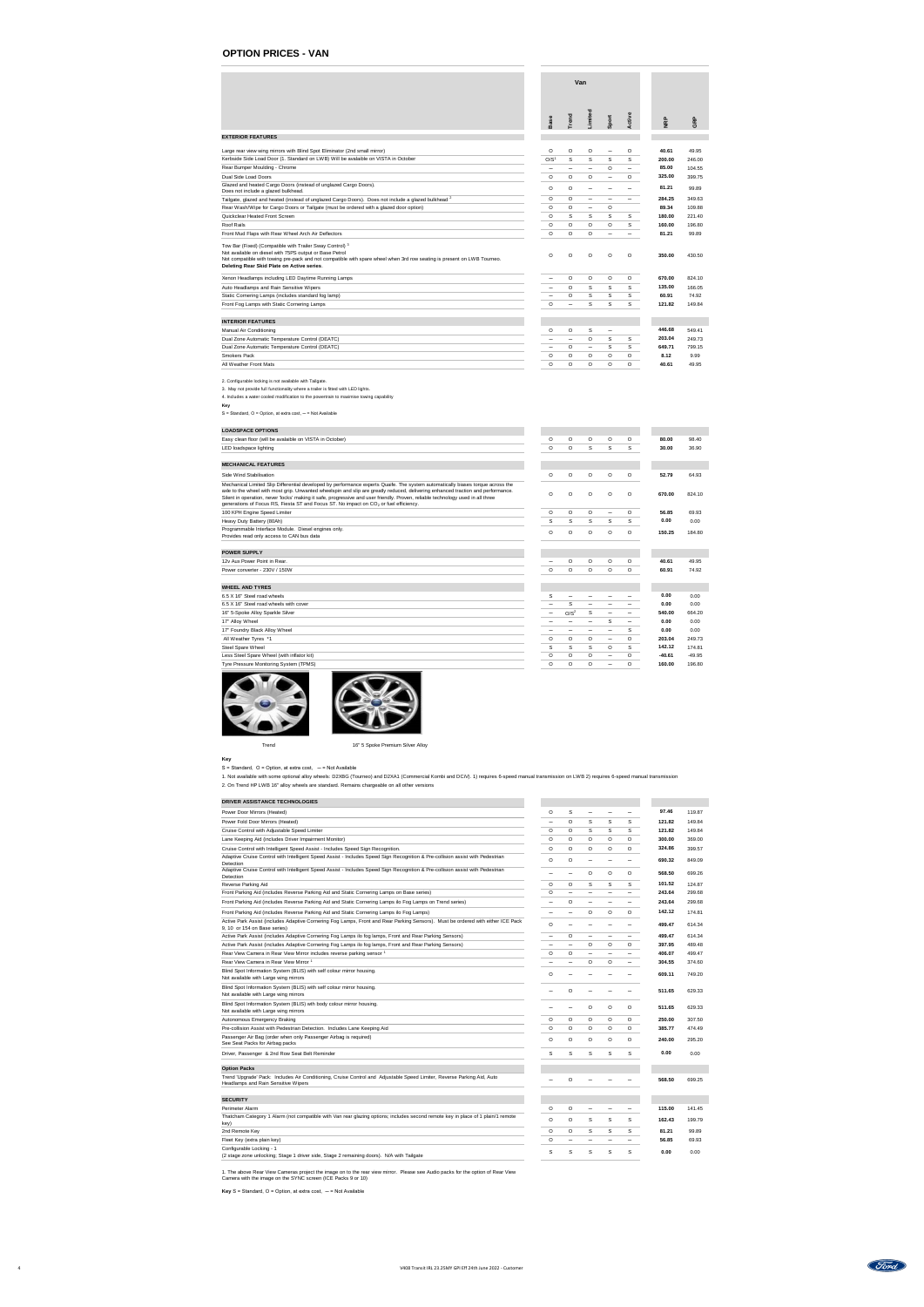|                                                                                                                                                                        |             |              | Van     |         |         |            |        |
|------------------------------------------------------------------------------------------------------------------------------------------------------------------------|-------------|--------------|---------|---------|---------|------------|--------|
|                                                                                                                                                                        | <b>Base</b> | <b>Trend</b> | Limited | Sport   | Active  | <b>NRP</b> | GRP    |
| <b>Single Passenger Seat -</b><br>On Van all vehicles have a Full Steel Bulkhead as standard                                                                           |             |              |         |         |         |            |        |
| Driver 4-way and Single passenger 4-way (Seat Pack 1)                                                                                                                  | S           |              |         |         |         | 0.00       | 0.00   |
| Driver 8-way and Single passenger 4-way (Seat Pack 3)<br>Includes drivers arm rest and drivers lumbar adjust                                                           | $\Omega$    |              |         |         |         | 81.21      | 99.89  |
| Driver 8-way and Single passenger 4-way (Seat Pack 7)<br>Includes drivers arm rest and drivers lumbar adjust,<br>Passenger Airbag and Side Airbags (thorax and pelvis) | $\circ$     |              |         |         |         | 487.28     | 599.36 |
| Vinyl Seat Trim                                                                                                                                                        | $\circ$     |              |         |         |         | 40.61      | 49.95  |
| Driver 8-way and Single passenger 4-way (Seat Pack 4)<br>Includes drivers lumbar adjust                                                                                |             |              |         |         |         | 0.00       | 0.00   |
| Driver 8-way and Single passenger 4-way (Seat Pack 42)<br>Driver and Passenger /heated seats<br>Passenger Airbag and Side Airbags (thorax and pelvis)                  |             | ∩            |         |         |         | 527.89     | 649.31 |
| Heated Driver 8-way and Heated Single passenger 4-way (Seat Pack 54)<br>Includes drivers lumbar adjust                                                                 |             |              |         |         | S       | 0.00       | 0.00   |
| <b>Full Steel Bulkhead - Glazed</b>                                                                                                                                    | $\circ$     | $\circ$      | $\circ$ | $\circ$ | $\circ$ | 40.61      | 49.95  |

### **Key**

 $S =$  Standard,  $O =$  Option, at extra cost,  $-$  = Not Available

| Dual Passenger (3-across)<br>The outer seat folds flat and enables through loading as well as folding up.<br>The following seat packs must be ordered with a Load-through Bulkhead (glazed or unglazed) |          |          |          |          |          |        |        |
|---------------------------------------------------------------------------------------------------------------------------------------------------------------------------------------------------------|----------|----------|----------|----------|----------|--------|--------|
| Driver 8-way and Dual Passenger Seat (Seat Pack 16)<br>Includes drivers lumbar adjust                                                                                                                   | ∩        |          |          |          |          | 284.25 | 349.63 |
| Driver 8-way and Dual Passenger Seat (Seat Pack 18)<br>Includes drivers lumbar adjust                                                                                                                   |          |          |          |          |          | 247.93 | 304.96 |
| Heated Driver 8-way and Dual passenger seat (Seat Pack 20)<br>Includes drivers lumbar adjust<br>Passenger Airbag and Side Airbags (thorax and pelvis)                                                   |          |          |          |          |          | 487.28 | 599.36 |
| Heated Driver 8-way and Dual passenger seat (Seat Pack 21)<br>Includes drivers lumbar adjust<br>Passenger Airbag and Side Airbags (thorax and pelvis)                                                   |          |          | ∩        | $\Omega$ | $\Omega$ | 487.28 | 599.36 |
| Driver heated seat with lumbar support and multi-way controls (Seat pack 31)<br>fore/aft, recline, height and tilt. Dual passenger seat with multi-way controls (fore/aft).                             |          |          |          | $\Omega$ | $\Omega$ | 162.43 | 199.79 |
| Full Steel Bulkhead with Load - through Hatch                                                                                                                                                           | $\Omega$ |          |          |          |          | 121.82 | 149.84 |
| Full Steel Bulkhead with Load - through Hatch                                                                                                                                                           |          | $\Omega$ | $\Omega$ | $\circ$  | $\Omega$ | 121.82 | 149.84 |
| Full Steel Bulkhead - Glazed with load - through Hatch                                                                                                                                                  | $\Omega$ |          |          |          |          | 162.43 | 199.79 |
| Full Steel Bulkhead - Glazed with load - through Hatch                                                                                                                                                  |          | $\Omega$ |          |          |          | 40.61  | 49.95  |

### **Key**

 $S =$  Standard,  $O =$  Option, at extra cost,  $-$  = Not Available

| <b>AUDIO</b>                                                                                                                                                                                                                                                                                      |          |          |   |   |          |         |         |
|---------------------------------------------------------------------------------------------------------------------------------------------------------------------------------------------------------------------------------------------------------------------------------------------------|----------|----------|---|---|----------|---------|---------|
| MyFord DockDevice dock which will support a Smartphone                                                                                                                                                                                                                                            | O        |          |   |   |          | 64.97   | 79.91   |
| <b>Wireless Charging Pad</b><br>Not available in conjuction with CD Player.<br>Device must be able to support wireless charging (Qi charging)                                                                                                                                                     | O        | O        | O | O | O        | 115.00  | 141.45  |
| <b>CD Player</b><br>Single slot CD player beneath audio system in centre of instrument panel.<br>Not available in conjunction with Wireless Charging Pad<br>Required upgraded ICE Pack                                                                                                            | $\Omega$ | $\Omega$ |   |   | $\Omega$ | 75.00   | 92.25   |
| ICE FEATURE PACK 2Includes DAB Radio, Bluetooth, USB and 4 front speakers (ICE feature Pack 2)                                                                                                                                                                                                    | S        |          |   |   |          | 0.00    | 0.00    |
| Audio System with 4.2" screen<br>Includes Ford DAB Radio, Bluetooth, Emergency Assistance, USB and 4 front speakers (ICE Pack 154)<br>Must be ordered with ICE pack 9, 10 or 154 on Leader series                                                                                                 | O        | S        | S | S |          | 400.00  | 492.00  |
| Ford SYNC 3 with rear parking sensors and rear view camera<br>Includes Ford DAB Radio, Ford SYNC 3 featuring Bluetooth, Voice Control, Emergency Assist, 4 front speakers, Rear View Camera,<br>Rear Park sensors and 6" colour touchscreen. (ICE Pack 10)                                        | $\Omega$ |          |   |   |          | 1145.12 | 1408.50 |
| Ford SYNC 3 with rear parking sensors and rear view camera<br>Includes Ford DAB Radio, Ford SYNC 3 featuring Bluetooth, Voice Control, Emergency Assist, 4 front speakers, Rear View Camera,<br>Rear Park sensors and 6" colour touchscreen. (ICE Pack 10)                                        |          |          |   |   |          | 852.75  | 1048.88 |
| Ford SYNC 3 with rear parking sensors and rear view camera<br>Includes Ford DAB Radio, Ford SYNC 3 featuring Bluetooth, Voice Control, Emergency Assist, 4 front speakers, Rear View Camera,<br>Rear Park sensors and 6" colour touchscreen. (ICE Pack 10)                                        |          |          |   |   | S        | 751.23  | 924.01  |
| <b>NAVIGATION</b>                                                                                                                                                                                                                                                                                 |          |          |   |   |          |         |         |
| Ford DAB Navigation System with Ford SYNC 3 with rear parking sensors and rear view camera<br>Includes Ford DAB Radio, SatNav, Ford SYNC 3 featuring Bluetooth, Voice Control, Emergency Assist, 4 front speakers, Rear View<br>Camera, Rear Park sensors and 6" colour touchscreen. (ICE Pack 9) |          |          |   |   |          | 1510.58 | 1858.02 |
| Ford DAB Navigation System with Ford SYNC 3 with rear parking sensors and rear view camera<br>Includes Ford DAB Radio, SatNav, Ford SYNC 3 featuring Bluetooth, Voice Control, Emergency Assist, 4 front speakers, Rear View<br>Camera, Rear Park sensors and 6" colour touchscreen. (ICE Pack 9) |          |          |   |   |          | 1218.21 | 1498.40 |
| Ford DAB Navigation System with Ford SYNC 3 with rear parking sensors and rear view camera<br>Includes Ford DAB Radio, SatNav, Ford SYNC 3 featuring Bluetooth, Voice Control, Emergency Assist, 4 front speakers, Rear View<br>Camera, Rear Park sensors and 6" colour touchscreen. (ICE Pack 9) |          |          |   |   |          | 1115.26 | 1371.77 |

| <b>CONNECTIVITY</b>                 |  |  |    |      |      |
|-------------------------------------|--|--|----|------|------|
| FordPass Connect<br>On board modem. |  |  | -S | 0.00 | 0.00 |
| Key                                 |  |  |    |      |      |

Key S = Standard, O = Option, at extra cost,  $\Box$  = Part of an option pack, at extra cost  $-$  = Not Available

| <b>Trim</b>                 |             |         |         |                |         |       |       |
|-----------------------------|-------------|---------|---------|----------------|---------|-------|-------|
| Racer in Ebony              | S           |         |         |                |         | 0.00  | 0.00  |
| Vinyl Trim (See Seat Packs) | $\mathsf O$ |         |         |                |         | 40.61 | 49.95 |
| Capitol in Ebony            |             | S       |         |                |         | 0.00  | 0.00  |
| Ligne in Dark Palazzo Grey  |             |         | S       |                |         | 0.00  | 0.00  |
| Dynamo in Ebony             |             |         |         | S              |         | 0.00  | 0.00  |
| Numatak in Combo            |             |         |         |                | S       | 0.00  | 0.00  |
|                             |             |         |         |                |         |       |       |
| <b>Colour</b>               |             |         |         |                |         |       |       |
| <b>Solid Body Colour</b>    |             |         |         |                |         |       |       |
| Race Red                    | $\circ$     | $\circ$ | $\circ$ | $\overline{O}$ | $\circ$ | 0.00  | 0.00  |

| Frozen White                | $\circ$ | $\circ$ | $\circ$ | $\circ$ | $\circ$ | 162.43 | 199.79 |
|-----------------------------|---------|---------|---------|---------|---------|--------|--------|
| <b>Blazer Blue</b>          | O       | O       |         |         |         | 0.00   | 0.00   |
| <b>Metallic Body Colour</b> |         |         |         |         |         |        |        |
| Magnetic                    | $\circ$ | O       | $\circ$ | $\circ$ | $\circ$ | 487.28 | 599.36 |
| <b>Moondust Silver</b>      | $\circ$ | $\circ$ | $\circ$ | $\circ$ | $\circ$ | 487.28 | 599.36 |
| Chrome Blue                 | $\circ$ | $\circ$ | $\circ$ | $\circ$ | $\circ$ | 487.28 | 599.36 |
| Solar Silver                | O       | $\circ$ | $\circ$ | $\circ$ | $\circ$ | 487.28 | 599.36 |
| Sedona Orange               | O       | $\circ$ | $\circ$ | $\circ$ | $\circ$ | 487.28 | 599.36 |

| <b>Mica Body Colour</b> |  |  |  |        |        |
|-------------------------|--|--|--|--------|--------|
| Agate Black             |  |  |  | 487.28 | 599.36 |
|                         |  |  |  |        |        |

| <b>Special Vehicle Option Paint</b>   |  |  |                          |         |         |
|---------------------------------------|--|--|--------------------------|---------|---------|
| <b>Solid Special Paint colours</b>    |  |  | $\overline{\phantom{0}}$ | 1000.00 | 1230.00 |
| <b>Metallic Special Paint colours</b> |  |  |                          | 1500.00 | 1845.00 |

Consult Dealer for Details. SVO paint suffix must be entered at time of ordering. SVO paint comes with black (self-colour) bumpers, bodyside mouldings, mirror housings and door handles. **All SVO colours, including Saffron Yellow, are at extra cost. Minimum order of 14 vehicles applies.**

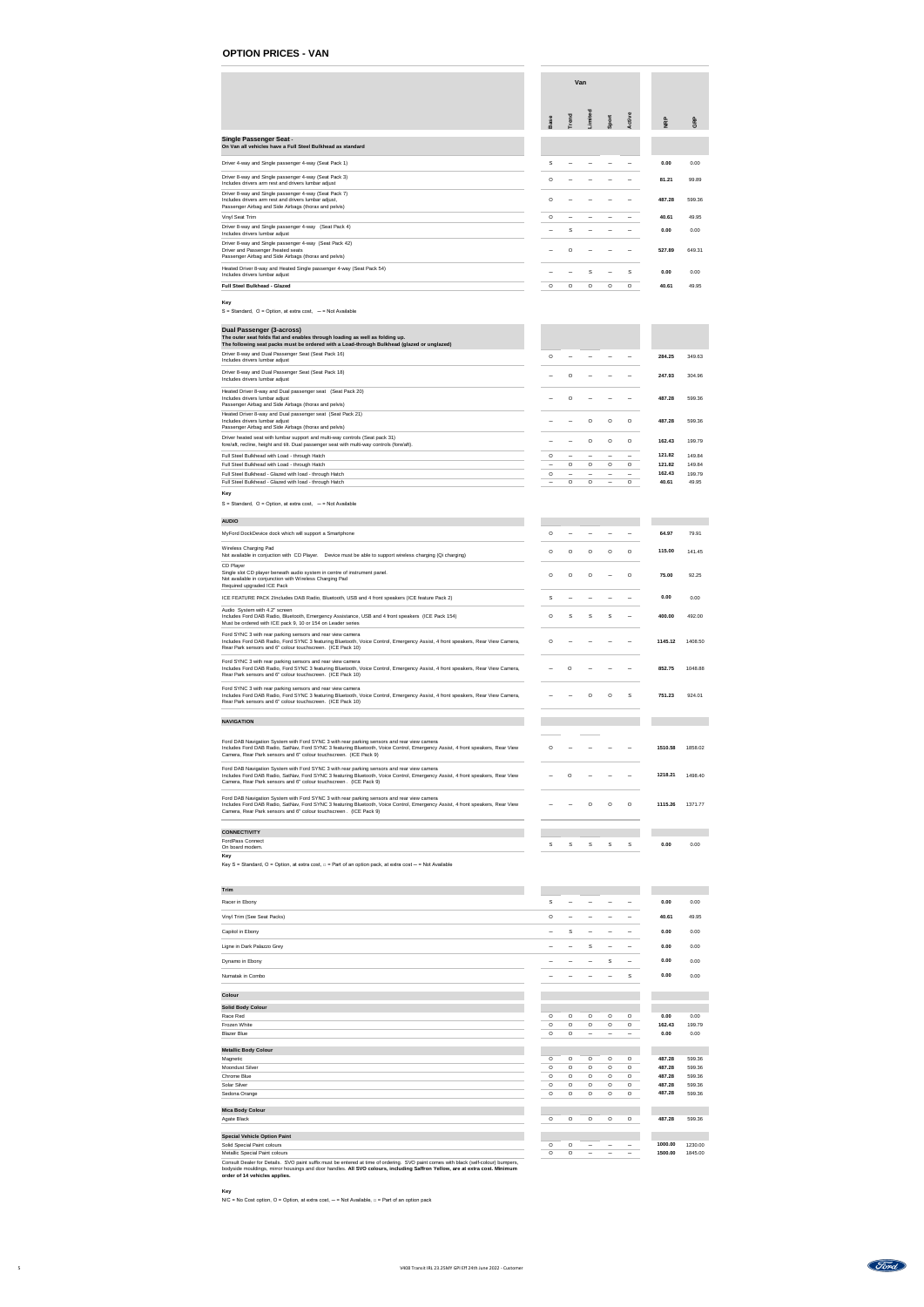## **OPTION PRICES - DOUBLE CAB IN VAN**

1. Fitment of 2nd row glass may affect taxation class; consult your local tax office or advisor.

2. Configurable locking is not available with Tailgate.

3. May not provide full functionality where a trailer is fitted with LED lights.

**Key -** S = Standard, O = Option, at extra cost, ─ = Not Available

| <b>MECHANICAL FEATURES</b>                                                                       |  |   |        |        |
|--------------------------------------------------------------------------------------------------|--|---|--------|--------|
| Side Wind Stabilisation                                                                          |  | O | 52.79  | 80.01  |
| 100 KPH Engine Speed Limiter                                                                     |  | O | 56.85  | 86.17  |
| Heavy Duty Battery (80Ah)                                                                        |  | S | 0.00   | 0.00   |
| Programmable Interface Module. Diesel engines only.<br>Provides read only access to CAN bus data |  |   | 150.25 | 227.72 |

| <b>POWER SUPPLY</b>                    |                          |                 |        |        |
|----------------------------------------|--------------------------|-----------------|--------|--------|
| 12v Aux Power Point in Rear.           | $\overline{\phantom{m}}$ | O               | 40.61  | 61.55  |
|                                        |                          |                 |        |        |
| <b>WHEEL AND TYRES</b>                 |                          |                 |        |        |
| 6.5 X 16" Steel road wheels            | S                        | $\qquad \qquad$ | 0.00   | 0.00   |
| 6.5 X 16" Steel road wheels with cover | —                        | S <sup>4</sup>  | 0.00   | 0.00   |
| 16" 5-Spoke Alloy Sparkle Silver       | $-1$ S <sup>2</sup>      | $\mathsf{S}^5$  | 0.00   | 0.00   |
| All Weather Tyres*                     | $\circ$                  | $\circ$         | 203.04 | 307.73 |
| Tyre Pressure Monitoring System (TPMS) | $\circ$                  | O               | 160.00 | 242.51 |





Trend Trend 16" 5 Spoke Premium Silver Alloy

|                                                                                                                                                                                                                                                         | <b>Double</b><br>Cab-in-Van                   |                                           |                                 |                                   |
|---------------------------------------------------------------------------------------------------------------------------------------------------------------------------------------------------------------------------------------------------------|-----------------------------------------------|-------------------------------------------|---------------------------------|-----------------------------------|
|                                                                                                                                                                                                                                                         | Base                                          | Trend                                     | <b>NRP</b>                      | FROM<br>$\mathbf{L}$<br>GRP       |
| <b>EXTERIOR FEATURES</b>                                                                                                                                                                                                                                |                                               |                                           |                                 |                                   |
| Large rear view wing mirrors with Blind Spot Eliminator (2nd small mirror)<br><b>Dual Side Load Doors</b><br>Fixed 2nd Row Glass (Dual side)<br>Glazed and heated Cargo Doors (instead of unglazed Cargo Doors).<br>Does not include a glazed bulkhead. | $\circ$<br>S<br>O <sup>1</sup><br>$\mathsf O$ | $\circ$<br>S<br>O <sup>1</sup><br>$\circ$ | 40.61<br>0.00<br>89.34<br>81.21 | 61.55<br>0.00<br>135.40<br>123.09 |
| Rear Wash/Wipe for Cargo Doors or Tailgate (must be ordered with a glazed door option)                                                                                                                                                                  | $\circ$                                       | $\circ$                                   | 89.34                           | 135.40                            |
| Quickclear Heated Front Screen (includes heated washer jets and power/heated door mirrors)                                                                                                                                                              | $\circ$                                       | S                                         | 180.00                          | 272.82                            |
| Privacy Glass: must be ordered with side windows and / or rear glazing at extra cost                                                                                                                                                                    | O <sup>1</sup>                                | O <sup>1</sup>                            | 81.21                           | 123.09                            |
| Front Mud Flaps with Rear Wheel Arch Air Deflectors                                                                                                                                                                                                     | $\mathsf O$                                   | $\circ$                                   | 81.21                           | 123.09                            |
| Tow Bar (Fixed) (Compatible with Trailer Sway Control) <sup>3</sup><br>Not available on diesel with 75PS output or Base Petrol                                                                                                                          | $\circ$                                       |                                           | 350.00                          | 530.48                            |
| Xenon Headlamps including LED Daytime Running Lamps<br>* Available from November 2018 on Limited series                                                                                                                                                 |                                               | $\circ$                                   | 670.00                          | 1015.50                           |
| Auto Headlamps and Rain Sensitive Wipers                                                                                                                                                                                                                |                                               | $\circ$                                   | 135.00                          | 204.61                            |
| Static Cornering Lamps (includes standard fog lamp)                                                                                                                                                                                                     |                                               | $\circ$                                   | 60.91                           | 92.32                             |
|                                                                                                                                                                                                                                                         |                                               |                                           |                                 |                                   |
| <b>INTERIOR FEATURES</b>                                                                                                                                                                                                                                |                                               |                                           |                                 |                                   |
| <b>Manual Air Conditioning</b>                                                                                                                                                                                                                          | $\mathsf O$                                   | $\circ$                                   | 446.68                          | 677.01                            |
| <b>Smokers Pack</b>                                                                                                                                                                                                                                     | $\circ$                                       | $\circ$                                   | 8.12                            | 12.31                             |
| All Weather Front Mats                                                                                                                                                                                                                                  | $\circ$                                       | $\circ$                                   | 40.61                           | 61.55                             |

**Key - S = Standard, O = Option, at extra cost, ─ = Not Available**

1. Base Series DCIV L2 with manual transmission. DCIV L2 with auto transmission get 16" 5 Spoke Sparkle Silver Alloy wheels as standard

2. 16" 5 Spoke Alloy wheels are standard on L2 DCIV Base series with auto transmission. They are optional on L1 DCIV Base series and come with a spare wheel

4.DCIV L1 and L2 Trend series with manual transmission.

5. DCIV L1 and L2 Trend series with automatic transmission

6.On Trend HP LWB 16" alloy wheels are standard. Remains chargeable on all other versions

| DRIVER ASSISTANCE TECHNOLOGIES                                                                                                                                   |         |         |        |         |
|------------------------------------------------------------------------------------------------------------------------------------------------------------------|---------|---------|--------|---------|
| Power Door Mirrors (Heated)                                                                                                                                      | O       | S       | 97.46  | 147.71  |
| Power Fold Door Mirrors (Heated)                                                                                                                                 |         | O       | 121.82 | 184.64  |
| Cruise Control with Adjustable Speed Limiter                                                                                                                     | O       | O       | 121.82 | 184.64  |
| Adaptive Cruise Control with Intelligent Speed Assist - Includes Speed Sign Recognition & Pre-collision assist with Pedestrian<br>Detection                      | O       | O       | 690.32 | 1046.29 |
| Lane Keeping Aid (includes Driver Impairment Monitor)                                                                                                            | O       | O       | 300.00 | 454.70  |
| Cruise Control with Intelligent Speed Assist - Includes Speed Sign Recognition.                                                                                  | $\circ$ | O       | 324.86 | 492.37  |
| Reverse Parking Aid                                                                                                                                              | $\circ$ | O       | 101.52 | 153.87  |
| Front Parking Aid (includes Reverse Parking Aid and Static Cornering Lamps ilo Fog Lamps on Trend series)                                                        |         | O       | 243.64 | 369.28  |
| Active Park Assist (includes Adaptive Cornering Fog Lamps, Front and Rear Parking Sensors). Must be ordered with either ICE<br>Pack 9, 10 or 154 on Base series) | O       |         | 499.47 | 757.02  |
| Active Park Assist (includes Adaptive Cornering Fog Lamps ilo fog lamps, Front and Rear Parking Sensors)                                                         |         | O       | 397.95 | 603.16  |
| Rear View Camera in Rear View Mirror includes reverse parking sensor <sup>1</sup>                                                                                | $\circ$ | $\circ$ | 406.07 | 615.47  |
| <b>Autonomous Emergency Braking</b>                                                                                                                              | $\circ$ | O       | 250.00 | 378.92  |
| Pre-collision Assist with Pedestrian Detection. Includes Lane Keeping Aid                                                                                        | $\circ$ | O       | 385.77 | 584.69  |
| Passenger Air Bag (order when only Passenger Airbag is required)<br>See Seat Packs for Airbag packs                                                              | O       | O       | 240.00 | 363.76  |



\*1 Not available with some optional alloy wheels: D2XBG (Tourneo) and D2XA1 (Commercial Kombi and DCiV). 1) requires 6-speed manual transmission on LWB 2) requires 6-speed manual transmission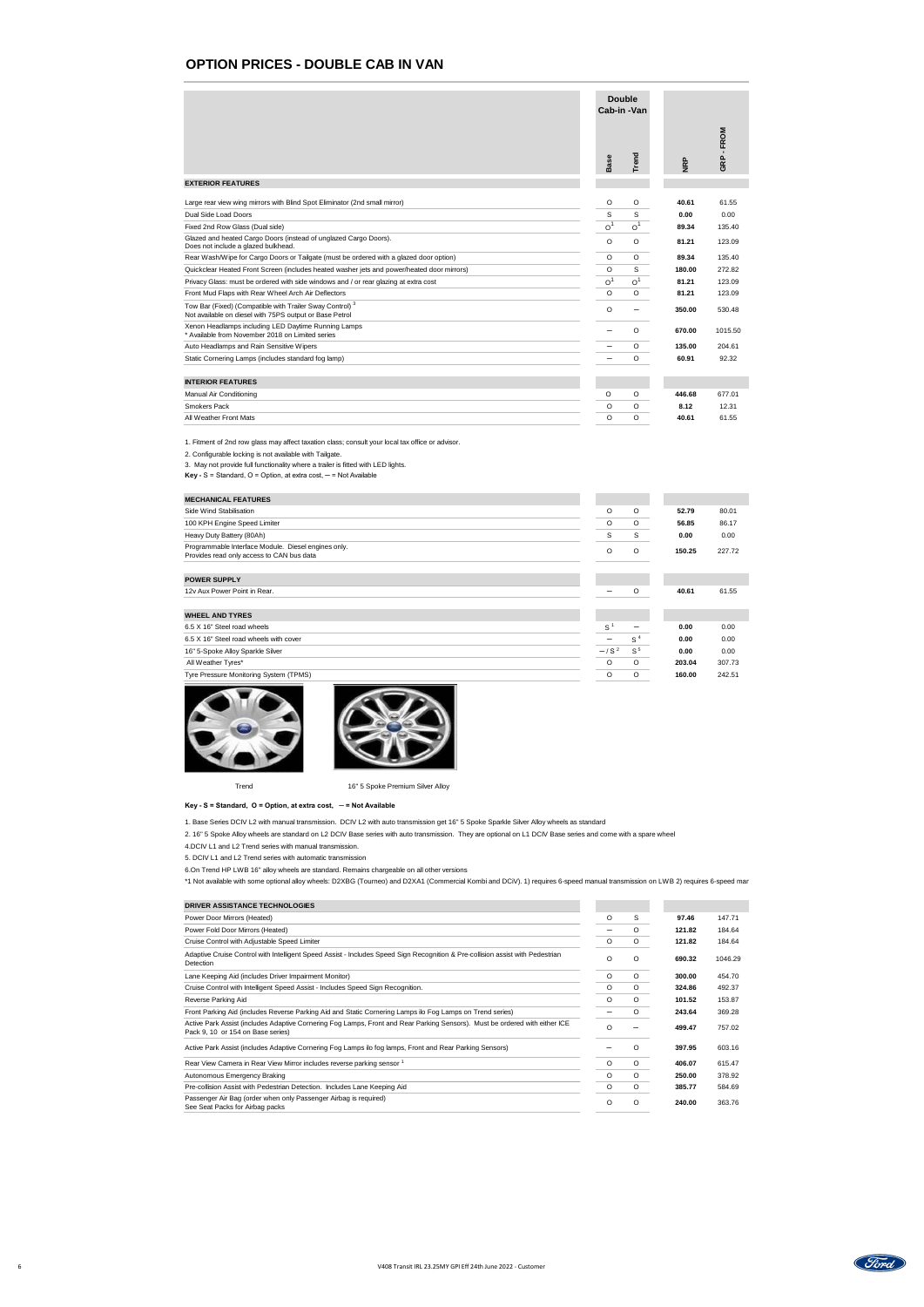### **OPTION PRICES - DOUBLE CAB IN VAN**

|                                                                                                                                          |               | <b>Double</b><br>Cab-in-Van |            |            |
|------------------------------------------------------------------------------------------------------------------------------------------|---------------|-----------------------------|------------|------------|
| <b>SECURITY</b>                                                                                                                          | Base          | Trend                       | <b>NRP</b> | ROM<br>GRP |
| Perimeter Alarm                                                                                                                          | $\circ$       | $\mathsf O$                 | 280.00     | 424.39     |
| Thatcham Category 1 Alarm (not compatible with Van rear glazing options; includes second remote key in place of 1 plain/1<br>remote key) | $\circ$       | $\circ$                     | 162.43     | 246.19     |
| Fleet Key (extra plain key)                                                                                                              | $\circ$       | $\overline{\phantom{0}}$    | 56.85      | 86.17      |
| Configurable Locking - 1<br>(2 stage zone unlocking; Stage 1 driver side, Stage 2 remaining doors). N/A with Tailgate                    | $\circ$       | $\circ$                     | 15.96      | 24.19      |
| Driver, Passenger, 2nd & 3rd Row Seat Belt Reminder                                                                                      | ${\mathsf S}$ | $\mathsf S$                 | 0.00       | 0.00       |

1. The above Rear View Cameras project the image on to the rear view mirror. Please see Audio packs for the option of Rear View Camera with the image on the SYNC screen (ICE Packs 9 or 10)

**Key -**  $S$  = Standard,  $O$  = Option, at extra cost,  $-$  = Not Available

| <b>Single Passenger Seat -</b><br>On DCIV all vehicles have a Movable Mesh Bulkhead as standard                                                                                 |                |   |        |        |
|---------------------------------------------------------------------------------------------------------------------------------------------------------------------------------|----------------|---|--------|--------|
| Driver 4-way and Single passenger 4-way (Seat Pack 1)                                                                                                                           | S              |   | 0.00   | 0.00   |
| Driver 8-way and Single passenger 4-way (Seat Pack 3)<br>Includes drivers arm rest and drivers lumbar adjust                                                                    | O              |   | 81.21  | 123.09 |
| Driver 8-way and Single passenger 4-way (Seat Pack 47 on DCIV)<br>Includes drivers arm rest and drivers lumbar adjust,<br>Passenger Airbag and Side Airbags (thorax and pelvis) | $\overline{O}$ |   | 487.28 | 738.56 |
| Vinyl Seat Trim                                                                                                                                                                 | O              |   | 40.61  | 61.55  |
| Driver 8-way and Single passenger 4-way (Seat Pack 45 on DCiV)<br>Includes drivers lumbar adjust                                                                                |                | S | 0.00   | 0.00   |
| Mesh Bulkhead (moveable mesh bulkhead, fits behind 1st or 2nd row seats)                                                                                                        | S              | S | 0.00   | 0.00   |

1. Double Cab-in-Van models are fitted with front row side airbags only.

**Key** - S = Standard,  $O =$  Option, at extra cost,  $-$  = Not Available

| <b>AUDIO</b>                                           |  |       |    |  |
|--------------------------------------------------------|--|-------|----|--|
| MuFord DookDovies dook which will support a Smartphone |  | CA 07 | റാ |  |

| MyFord DockDevice dock which will support a Smartphone                                                                                                                                                                                                                                            | $\circ$         |         | 64.97   | 98.47   |
|---------------------------------------------------------------------------------------------------------------------------------------------------------------------------------------------------------------------------------------------------------------------------------------------------|-----------------|---------|---------|---------|
| Wireless Charging Pad<br>Not available in conjuction with CD Player. Device must be able to support wireless charging (Qi charging)                                                                                                                                                               | O               | $\circ$ | 115.00  | 174.30  |
| <b>CD Player</b><br>Single slot CD player beneath audio system in centre of instrument panel.<br>Not available in conjunction with Wireless Charging Pad<br>Requies upgraded ICE Pack                                                                                                             | O               | O       | 75.00   | 113.67  |
| ICE FEATURE PACK 2Includes DAB Radio, Bluetooth, USB and 4 front speakers (ICE feature Pack 2)                                                                                                                                                                                                    | S               |         | 0.00    | 0.00    |
| Audio System with 4.2" screen<br>Includes Ford DAB Radio, Bluetooth, Emergency Assistance, USB and 4 front speakers (ICE Pack 154)                                                                                                                                                                | O               | S       | 400.00  | 606.27  |
| Ford SYNC 3 with rear parking sensors and rear view camera<br>Includes Ford DAB Radio, Ford SYNC 3 featuring Bluetooth, Voice Control, Emergency Assist, 4 front speakers, Rear View<br>Camera, Rear Park sensors and 6" colour touchscreen. (ICE Pack 10)                                        | O               |         | 1145.12 | 1735.62 |
| Ford SYNC 3 with rear parking sensors and rear view camera<br>Includes Ford DAB Radio, Ford SYNC 3 featuring Bluetooth, Voice Control, Emergency Assist, 4 front speakers, Rear View<br>Camera, Rear Park sensors and 6" colour touchscreen. (ICE Pack 10)                                        |                 | O       | 852.75  | 1292.48 |
| <b>NAVIGATION</b>                                                                                                                                                                                                                                                                                 |                 |         |         |         |
| Ford DAB Navigation System with Ford SYNC 3 with rear parking sensors and rear view camera<br>Includes Ford DAB Radio, SatNav, Ford SYNC 3 featuring Bluetooth, Voice Control, Emergency Assist, 4 front speakers, Rear<br>View Camera, Rear Park sensors and 6" colour touchscreen. (ICE Pack 9) | O               |         | 1510.58 | 2289.54 |
| Ford DAB Navigation System with Ford SYNC 3 with rear parking sensors and rear view camera<br>Includes Ford DAB Radio, SatNav, Ford SYNC 3 featuring Bluetooth, Voice Control, Emergency Assist, 4 front speakers, Rear<br>View Camera, Rear Park sensors and 6" colour touchscreen. (ICE Pack 9) |                 | $\circ$ | 1218.21 | 1846.40 |
| <b>CONNECTIVITY</b>                                                                                                                                                                                                                                                                               |                 |         |         |         |
| <b>FordPass Connect</b><br>On board modem.<br>Must be ordered in conjuction with ICE pack 9,10 or 154 on Base series. Not available with Device dock.                                                                                                                                             | S               | S       | 0.00    | 0.00    |
| <b>Key</b><br>Key S = Standard, O = Option, at extra cost, $\Box$ = Part of an option pack, at extra cost $-$ = Not Available                                                                                                                                                                     |                 |         |         |         |
| <b>Trim</b>                                                                                                                                                                                                                                                                                       |                 |         |         |         |
| Racer in Ebony                                                                                                                                                                                                                                                                                    | S               |         | 0.00    | 0.00    |
| Vinyl Trim (See Seat Packs)                                                                                                                                                                                                                                                                       | $\circ$         |         | 40.61   | 61.55   |
| Capitol in Ebony                                                                                                                                                                                                                                                                                  | $\qquad \qquad$ | S       | 0.00    | 0.00    |
| <b>Colour</b>                                                                                                                                                                                                                                                                                     |                 |         |         |         |
| <b>Solid Body Colour</b>                                                                                                                                                                                                                                                                          |                 |         |         |         |
| Race Red                                                                                                                                                                                                                                                                                          | $\circ$         | $\circ$ | 0.00    | 0.00    |
| Frozen White                                                                                                                                                                                                                                                                                      | $\mathsf O$     | $\circ$ | 162.43  | 246.19  |
| <b>Blazer Blue</b>                                                                                                                                                                                                                                                                                | $\circ$         | $\circ$ | 0.00    | 0.00    |
| <b>Metallic Body Colour</b>                                                                                                                                                                                                                                                                       |                 |         |         |         |
| Magnetic                                                                                                                                                                                                                                                                                          | $\circ$         | $\circ$ | 487.28  | 738.56  |
| <b>Moondust Silver</b>                                                                                                                                                                                                                                                                            | $\mathsf O$     | $\circ$ | 487.28  | 738.56  |
| Chrome Blue                                                                                                                                                                                                                                                                                       | $\mathsf{O}$    | $\circ$ | 487.28  | 738.56  |
| <b>Solar Silver</b>                                                                                                                                                                                                                                                                               | $\circ$         | $\circ$ | 487.28  | 738.56  |
| Sedona Orange                                                                                                                                                                                                                                                                                     | $\circ$         | $\circ$ | 487.28  | 738.56  |

| <b>Mica Body Colour</b>                                                                                                    |          |   |         |         |
|----------------------------------------------------------------------------------------------------------------------------|----------|---|---------|---------|
| Agate Black                                                                                                                | $\Omega$ | O | 487.28  | 738.56  |
|                                                                                                                            |          |   |         |         |
| <b>Special Vehicle Option Paint</b>                                                                                        |          |   |         |         |
| Solid Special Paint colours                                                                                                | O        | O | 1000.00 | 1515.66 |
| <b>Metallic Special Paint colours</b>                                                                                      | O        | O | 1500.00 | 2273.50 |
| Capault Dealer for Details, CVQ point outfly must be entered at time of endering. CVQ point comes with blook (oalf colour) |          |   |         |         |

Consult Dealer for Details. SVO paint suffix must be entered at time of ordering. SVO paint comes with black (self-colour) bumpers, bodyside mouldings, mirror housings and door handles. **All SVO colours, including Saffron Yellow, are at extra cost. Minimum order of 14 vehicles applies.**

**Key -** N/C = No Cost option, O = Option, at extra cost, — = Not Available, □ = Part of an option pack

Ford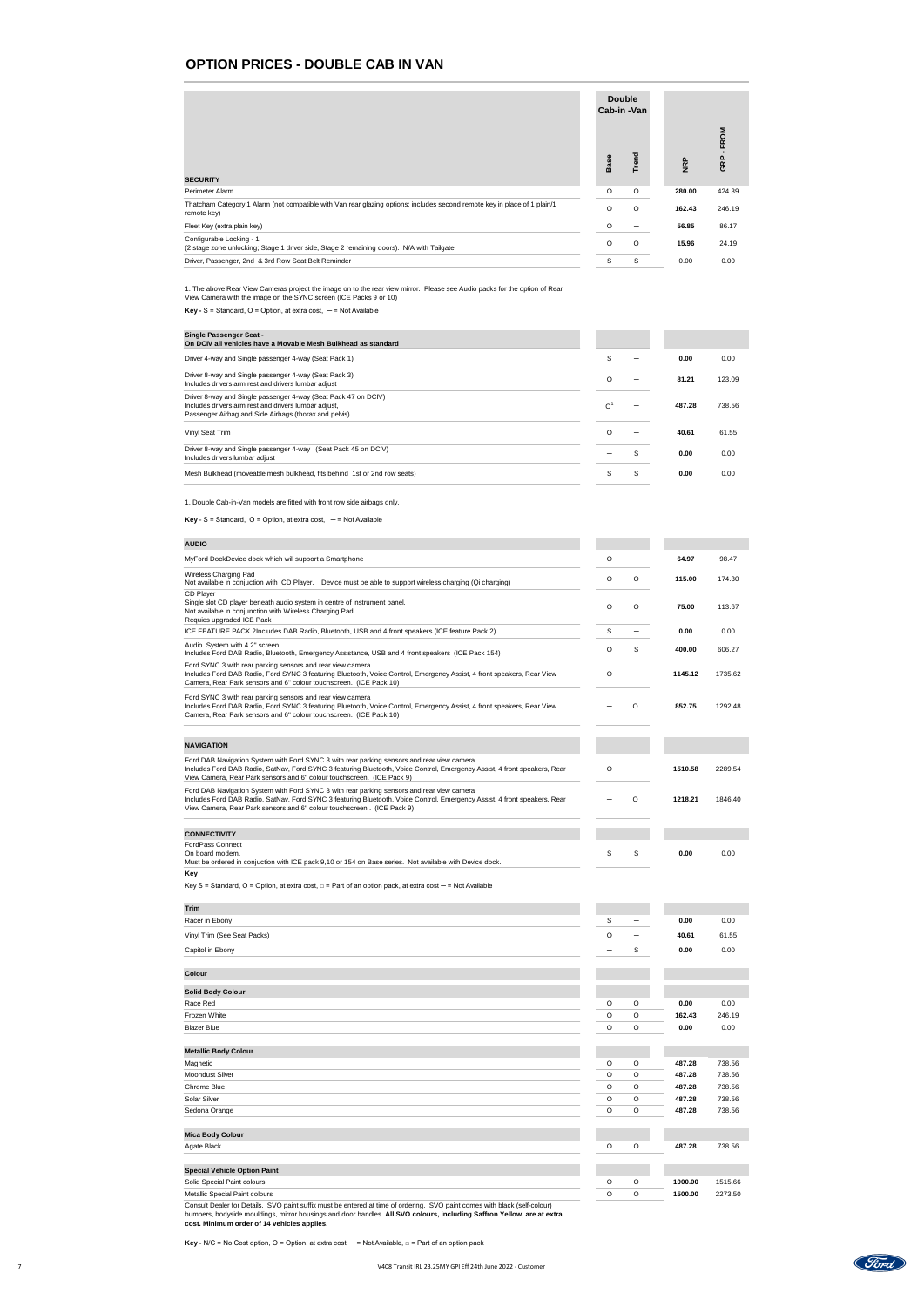# **TRANSIT CONNECT VAN FUEL CONSUMPTION**

The test used to establish fuel consumption and CO2 figures has changed to deliver results that are more representative of real driving. The Worldwide Harmonised Light Vehicle Test Procedure (WLTP) has replaced the old NED from the new WLTP test.

This will produce more accurate figures which most likely will be greater than those arrived at using the NEDC test. Please be mindful of this in making comparisons between vehicles where some manufacturers may still displ tax (VRT) and where applicable motor tax is now based on these WLTP figures from 1st January 2021. Understanding fuel data; The table below shows the fuel consumption (WLTP) and CO2 emissions (WLTP) for each available engi options or accessories). Adding options or accessories to your chosen vehicle can Impact WLTP fuels consumption and CO2 emissions. Please speak to your Ford Dealer for more information.

### **Notes**

øø The declared Fuel/Energy Consumptions, CO2-Emissions and Electric range are determined according to the technical requirements and specifications of the European Regulations (EC) 715/2007 and (EU) 2017/1151 as last amen Harmonised Light Vehicle Test Procedure (WLTP) have Fuel/Energy Consumptions and CO2-Emission information for both New European Drive Cycle (NEDC) and WLTP. WLTP is a new, more realistic test procedure for measuring fuel c NEDC latest by end of the year 2020. The applied standard test procedure enables comparison between different vehicle types and different manufacturers. In addition to the fuel efficiency of a car, driving behaviour as wel fuel/energy consumption, CO2 emissions and electric range. CO2 is the main greenhouse gas responsible for global warming. A guide on fuel economy and CO2 emissions which contain data for all new passenger car models is ava under http://carfueldata.dft.gov.uk.

|                         | <b>Fuel Type</b> | Wheelbase | <b>Series</b> | <b>Euro</b><br><b>Emissions</b> | <b>Transmission</b>   |              | You can also use Ford's online configurator to build and customise a new Ford vehicle: www.ford.ie/configurator . The configurator provides information about your configured vehicle's fuel consumption and CO2 emissions (th<br><b>Combined Fuel Consuption (WLTP Figures with options)</b> |                                                   |                                            |                                                    | <b>WLTP Co2</b>                     |
|-------------------------|------------------|-----------|---------------|---------------------------------|-----------------------|--------------|-----------------------------------------------------------------------------------------------------------------------------------------------------------------------------------------------------------------------------------------------------------------------------------------------|---------------------------------------------------|--------------------------------------------|----------------------------------------------------|-------------------------------------|
| <b>Engine</b>           |                  |           |               |                                 |                       | <b>Drive</b> | <b>Lowest</b><br><b>Performing</b><br>$(MPG)$ øø                                                                                                                                                                                                                                              | <b>Highest</b><br><b>Performing</b><br>$(MPG)$ øø | Lowest<br><b>Performing</b><br>(L/100km)øø | <b>Highest</b><br><b>Performing</b><br>(L/100km)øø | <b>Overall value</b><br>$(g/km)$ øø |
| Leader                  |                  |           |               |                                 |                       |              |                                                                                                                                                                                                                                                                                               |                                                   |                                            |                                                    |                                     |
| 1.5L 75PS Ford EcoBlue  | <b>Diesel</b>    | L1        | 200           | <b>RDE 2.4</b>                  | <b>6 Speed Manual</b> | <b>FWD</b>   | 53.30                                                                                                                                                                                                                                                                                         | 62.78                                             | 5.30                                       | 4.50                                               | 134.00                              |
| 1.5L 100PS Ford EcoBlue | <b>Diesel</b>    | L1        | 200           | <b>RDE 2.4</b>                  | 6 Speed Manual        | <b>FWD</b>   | 53.30                                                                                                                                                                                                                                                                                         | 62.78                                             | 5.30                                       | 4.50                                               | 134.00                              |
| 1.5L 75PS Ford EcoBlue  | <b>Diesel</b>    | L2        | 210           | <b>RDE 2.4</b>                  | <b>6 Speed Manual</b> | <b>FWD</b>   | 52.31                                                                                                                                                                                                                                                                                         | 61.41                                             | 5.40                                       | 4.60                                               | 137.00                              |
| 1.5L 100PS Ford EcoBlue | <b>Diesel</b>    | L2        | 210           | <b>RDE 2.4</b>                  | 6 Speed Manual        | <b>FWD</b>   | 52.31                                                                                                                                                                                                                                                                                         | 61.41                                             | 5.40                                       | 4.60                                               | 137.00                              |
| <b>Trend</b>            |                  |           |               |                                 |                       |              |                                                                                                                                                                                                                                                                                               |                                                   |                                            |                                                    |                                     |
| 1.5L 120PS Ford EcoBlu  | <b>Diesel</b>    | L2        | 210           | <b>RDE 2.4</b>                  | 6 Speed Manual        | <b>FWD</b>   | 52.31                                                                                                                                                                                                                                                                                         | 62.78                                             | 5.40                                       | 4.50                                               | 136.00                              |
| 1.5L 120PS Ford EcoBlu  | <b>Diesel</b>    | L2        | 240           | <b>RDE 2.4</b>                  | 6 Speed Manual        | <b>FWD</b>   | 50.45                                                                                                                                                                                                                                                                                         | 60.11                                             | 5.60                                       | 4.70                                               | 140.00                              |
| 1.5L 120PS Ford EcoBlu  | <b>Diesel</b>    | L2        | 240           | <b>RDE 2.4</b>                  | 8 Speed Automatic     | <b>FWD</b>   | 42.16                                                                                                                                                                                                                                                                                         | 55.39                                             | 6.70                                       | 5.10                                               | 156.00                              |
| <b>Limited</b>          |                  |           |               |                                 |                       |              |                                                                                                                                                                                                                                                                                               |                                                   |                                            |                                                    |                                     |
| 1.5L 120PS Ford EcoBlu  | <b>Diesel</b>    | L1        | 200           | <b>RDE 2.4</b>                  | 6 Speed Manual        | <b>FWD</b>   | 52.31                                                                                                                                                                                                                                                                                         | 62.78                                             | 5.40                                       | 4.50                                               | 137.00                              |
| 1.5L 120PS Ford EcoBlu  | <b>Diesel</b>    | L1        | 200           | <b>RDE 2.4</b>                  | 8 Speed Automatic     | <b>FWD</b>   | 44.10                                                                                                                                                                                                                                                                                         | 56.50                                             | 6.40                                       | 5.00                                               |                                     |
| 1.5L 120PS Ford EcoBlu  | <b>Diesel</b>    | L2        | 240           | <b>RDE 2.4</b>                  | 6 Speed Manual        | <b>FWD</b>   | 50.45                                                                                                                                                                                                                                                                                         | 60.11                                             | 5.60                                       | 4.70                                               | 140.00                              |
| 1.5L 120PS Ford EcoBlu  | <b>Diesel</b>    | L2        | 240           | <b>RDE 2.4</b>                  | 8 Speed Automatic     | <b>FWD</b>   | 42.16                                                                                                                                                                                                                                                                                         | 55.39                                             | 6.70                                       | 5.10                                               | 156.00                              |
| <b>Sport</b>            |                  |           |               |                                 |                       |              |                                                                                                                                                                                                                                                                                               |                                                   |                                            |                                                    |                                     |
| 1.5L 120PS Ford EcoBlu  | <b>Diesel</b>    | L1        | 200           | <b>RDE 2.4</b>                  | 6 Speed Manual        | <b>FWD</b>   | 50.45                                                                                                                                                                                                                                                                                         | 61.41                                             | 5.60                                       | 4.60                                               | 140.00                              |
| 1.5L 120PS Ford EcoBlu  | <b>Diesel</b>    | L2        | 240           | <b>RDE 2.4</b>                  | 6 Speed Manual        | <b>FWD</b>   | 48.71                                                                                                                                                                                                                                                                                         | 58.85                                             | 5.80                                       | 4.80                                               | 144.00                              |
| <b>Active</b>           |                  |           |               |                                 |                       |              |                                                                                                                                                                                                                                                                                               |                                                   |                                            |                                                    |                                     |
| 1.5L 120PS Ford EcoBlue | <b>Diesel</b>    | L1        | 200           | <b>RDE 2.4</b>                  | 6 Speed Manual        | <b>FWD</b>   | 49.56                                                                                                                                                                                                                                                                                         | 60.11                                             | 5.70                                       | 4.70                                               | 142.00                              |
| 1.5L 120PS Ford EcoBlue | <b>Diesel</b>    | L2        | 240           | <b>RDE 2.4</b>                  | 6 Speed Manual        | FWD          | 48.71                                                                                                                                                                                                                                                                                         | 58.85                                             | 5.80                                       | 4.80                                               | 144.00                              |

øFord test figures.

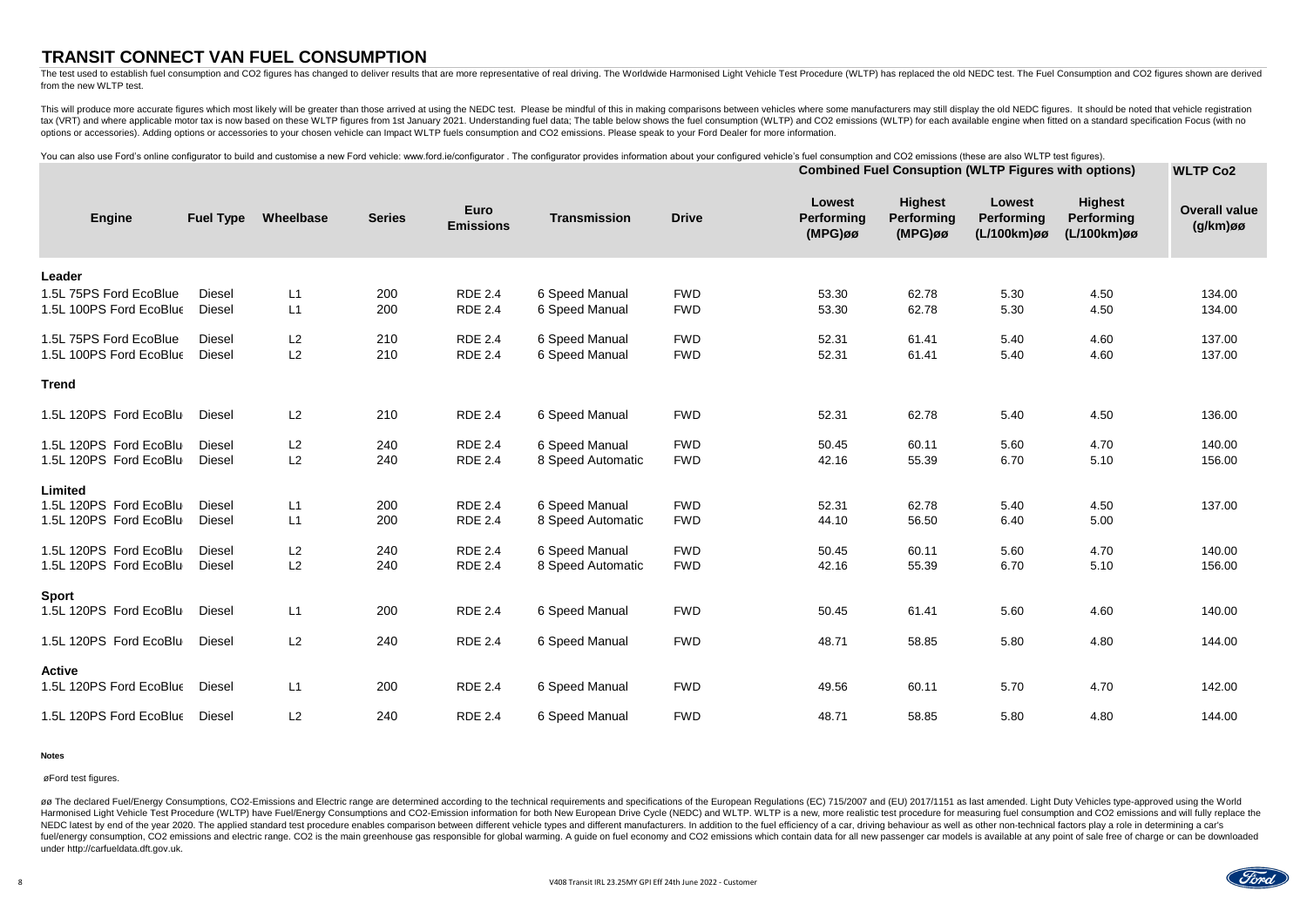# **TRANSIT CONNECT VAN FUEL COMSUMPTION**

### **Notes**

The test used to establish fuel consumption and CO2 figures has changed to deliver results that are more representative of real driving. The Worldwide Harmonised Light Vehicle Test Procedure (WLTP) has replaced the old NED derived from the new WLTP test.

This will produce more accurate figures which most likely will be greater than those arrived at using the NEDC test. Please be mindful of this in making comparisons between vehicles where some manufacturers may still displ tax (VRT) and where applicable motor tax is now based on these WLTP figures from 1st January 2021. Understanding fuel data; The table below shows the fuel consumption (WLTP) and CO2 emissions (WLTP) for each available engi options or accessories). Adding options or accessories to your chosen vehicle can Impact WLTP fuels consumption and CO2 emissions. Please speak to your Ford Dealer for more information.

øø The declared Fuel/Energy Consumptions, CO2-Emissions and Electric range are determined according to the technical requirements and specifications of the European Regulations (EC) 715/2007 and (EU) 2017/1151 as last amen Harmonised Light Vehicle Test Procedure (WLTP) have Fuel/Energy Consumptions and CO2-Emission information for both New European Drive Cycle (NEDC) and WLTP. WLTP is a new, more realistic test procedure for measuring fuel c the NEDC latest by end of the year 2020. The applied standard test procedure enables comparison between different vehicle types and different manufacturers. In addition to the fuel efficiency of a car, driving behaviour as fuel/energy consumption, CO2 emissions and electric range. CO2 is the main greenhouse gas responsible for global warming. A guide on fuel economy and CO2 emissions which contain data for all new passenger car models is ava downloaded under http://carfueldata.dft.gov.uk.

| You can also use Ford's online configurator to build and customise a new Ford vehicle: www.ford.ie/configurator. The configurator provides information about your configured vehicle's fuel consumption and CO2 emissions (the |                  |           |               |                  |                     |              |                             |                                     |                                                                                            |                              |                                         |
|--------------------------------------------------------------------------------------------------------------------------------------------------------------------------------------------------------------------------------|------------------|-----------|---------------|------------------|---------------------|--------------|-----------------------------|-------------------------------------|--------------------------------------------------------------------------------------------|------------------------------|-----------------------------------------|
| <b>Engine</b>                                                                                                                                                                                                                  | <b>Fuel Type</b> | Wheelbase | <b>Series</b> | <b>Euro</b>      | <b>Transmission</b> | <b>Drive</b> | <b>Lowest</b><br>Performing | <b>Highest</b><br><b>Performing</b> | <b>Combined Fuel Consuption (WLTP Figures with options)</b><br>Lowest<br><b>Performing</b> | <b>Highest</b><br>Performing | <b>WLTP Co2</b><br><b>Overall value</b> |
|                                                                                                                                                                                                                                |                  |           |               | <b>Emissions</b> |                     |              | $(MPG)$ øø                  | $(MPG)$ øø                          | (L/100km)øø                                                                                | (L/100km)øø                  | (g/km)øø                                |
| Leader                                                                                                                                                                                                                         |                  |           |               |                  |                     |              |                             |                                     |                                                                                            |                              |                                         |
| 1.5L 100PS Ford EcoBlue Diesel                                                                                                                                                                                                 |                  | L2        | 230           | <b>RDE 2.4</b>   | 6 Speed Manual      | <b>FWD</b>   | 47.08                       | 57.65                               | 6.00                                                                                       | 4.90                         | 146.00                                  |
| <b>Trend</b>                                                                                                                                                                                                                   |                  |           |               |                  |                     |              |                             |                                     |                                                                                            |                              |                                         |
| 1.5L 100PS Ford EcoBlue Diesel                                                                                                                                                                                                 |                  | L2        | 230           | <b>RDE 2.4</b>   | 6 Speed Manual      | <b>FWD</b>   | 47.08                       | 57.65                               | 6.00                                                                                       | 4.90                         | 146.00                                  |

øFord test figures.

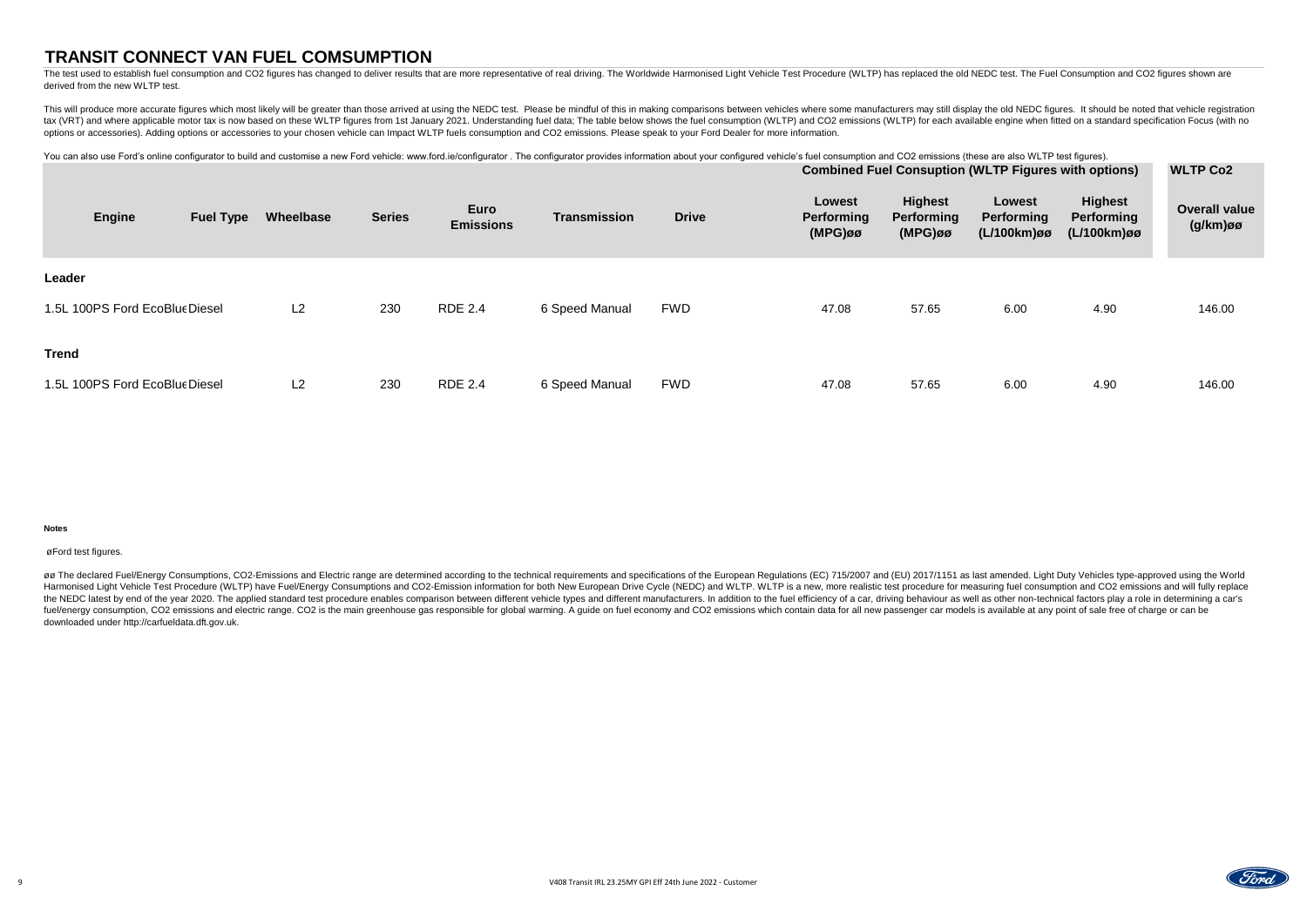### ACCESSORIES

| <b>Dealer Supplied Accessories</b>                                | Part<br>Number | Recommended<br><b>Retail Price</b><br>(excl. VAT) | <b>Dealer Supplied Accessories</b>                              | Part<br>Number | Recommended<br><b>Retail Price</b><br>(excl. VAT) |
|-------------------------------------------------------------------|----------------|---------------------------------------------------|-----------------------------------------------------------------|----------------|---------------------------------------------------|
| Transportation                                                    |                |                                                   |                                                                 |                |                                                   |
| <b>Fixed Tow Bar</b>                                              | 2315624        | €280.77                                           | Detachable Tow Bar - Excludes Sport Van                         | 2315631        | €466.69                                           |
| Tow Bar e-Kit, 13 pin                                             | 2321258        | €181.02                                           | Tow Bar Module                                                  | 2258774        | €94.35                                            |
| Roof Rails, silver - SWB - Excludes Sport Van                     | 1849492        | €321.15                                           | Roof Rails, silver - LWB - Excludes Sport Van                   | 1849491        | €321.15                                           |
| Cross Bars, for roof rails                                        | 1798016        | €218.63                                           | Roof Base Carrier, set of 2 - Excludes Sport Van                | 1893357        | €241.52                                           |
| Roof Base Carrier, set of 3 - Excludes Sport Van                  | 1893358        | €347.45                                           | Roof Base Carrier Extension Kit, adds 4th bar - L2              | 1906077        | €142.35                                           |
| Q-Top® Roof Gallery - L1                                          | 2294490        | €587.40                                           | Q-Top® Roof Gallery - L2                                        | 1885850        | €587.40                                           |
| Q-Top® Ladder Roller for Q-Top® roof gallery - Excludes Sport Van | 1913403        | €117.65                                           | Rear Ladder                                                     | 1882472        | €214.87                                           |
| Luggage Floor Net - Sport Van                                     | 5028017        | €39.07                                            | Thule Roof Ski Carrier SnowPack 7326                            | 2117636        | €194.29                                           |
| Thule Roof Box Touring M 200 <sup>1</sup>                         | 1862455        | €277.24                                           | Thule Bike Carrier 298 Expert                                   | 2143360        | €110.41                                           |
| Thule Roof Box Touring Alpine 700'                                | 1862481        | €327.81                                           | G3 Roof Box Elegance Europe 390, matt black <sup>2</sup>        | 2191632        | €241.35                                           |
| G3 Roof Box Elegance Europe 370, matt black                       | 2191628        | €249.92                                           | 4 pets Dog Crate, for small breeds, up to 17 kg                 | 2423305        | €368.91                                           |
| 4pets Dog Crate, for medium breeds, up to 40kg                    | 2423307        | €452.94                                           | 4 pets Dog Crate, for large breeds, up to 50kg                  | 2423309        | €545.38                                           |
| 4 pets EasySteps, telescopic, non-slip surface                    | 2423311        | €192.44                                           | 4 pets, Scratch Guard                                           | 2423313        | €54.62                                            |
| Protection                                                        |                |                                                   |                                                                 |                |                                                   |
| Rubber Floor Mats, front - with vinyl underfloor                  | 2263239        | €45.96                                            | Mud Flaps front                                                 | 1824264        | €45.92                                            |
| Mud Flaps rear - Excludes Sport Van                               | 1824270        | €45.92                                            | Rear Window Protection Grille - with glazed rear doors          | 1828355        | €190.70                                           |
| HDD Seat Cover, driver seat, side airbag compatible, black        | 2457385        | €45.03                                            | HDD Seat Cover, passenger seat, side airbag compatible, black   | 2457395        | €44.14                                            |
| HDD Seat Cover passenger dual seat, black - not with side airbag  | 2457397        | €87.43                                            |                                                                 |                |                                                   |
| <b>Comfort &amp; Convenience</b>                                  |                |                                                   |                                                                 |                |                                                   |
| Rati Armrest, USB port - not with dual passenger seat             | 2370069        | €98.37                                            | ClimAir® Wind Deflectors, front, black                          | 1852674        | €54.67                                            |
| ClimAir® Wind Deflectors, front, transparent                      | 2104602        | €54.67                                            | Xvision Parking Distance Sensors, front, fitment included       | 2231907        | €324.39                                           |
| Xvision Parking Distance Sensors, rear, fitment included          | 1935220        | €283.74                                           | Navco Interior Light, LED                                       | 1841959        | €49.46                                            |
| Coat Hanger                                                       | 2448529        |                                                   | €40.56 Garmin Dashcam 66W, HD, Wi-Fi, GPS, 180' wide angle view | 2489135        | €208.74                                           |
| Safety and Security                                               |                |                                                   |                                                                 |                |                                                   |
| Ford First Aid Pack, with Velcro strip                            | 1882990        | €8.61                                             | Warning Triangle <sup>3</sup>                                   | 1460220        | €5.09                                             |
| Britax Römer® Child Seat BABY-SAFE Plus                           | 1670717        | €189.48                                           | Britax Römer® Child seat DUO Plus ISOFIX                        | 1448154        | €388.55                                           |
| Britax Römer® Child seat BABY-SAFE ISOFIX base                    | 1670734        | €242.60                                           |                                                                 |                |                                                   |

1 Alternative Thule Roof Boxes are available

 $^{2}$  Alternative G3 Roof Boxes are available

<sup>3</sup> Item is non-Ford branded from an approved supplier

For any more information about any of the included Ford Accessories, or to view a full range of Ford Accessories visit www.ford-accessories.ie

This price list shows both original Ford accessories as well as a range of carefully selected products from third party suppliers, identified under that third party supplier's brand name.<br>Please note that third party suppl

Fitment of accessories may have an impact on your vehicle's fuel consumption.

Prices do not include fitting unless otherwise stated. Please refer to your Ford Dealer for fitted prices.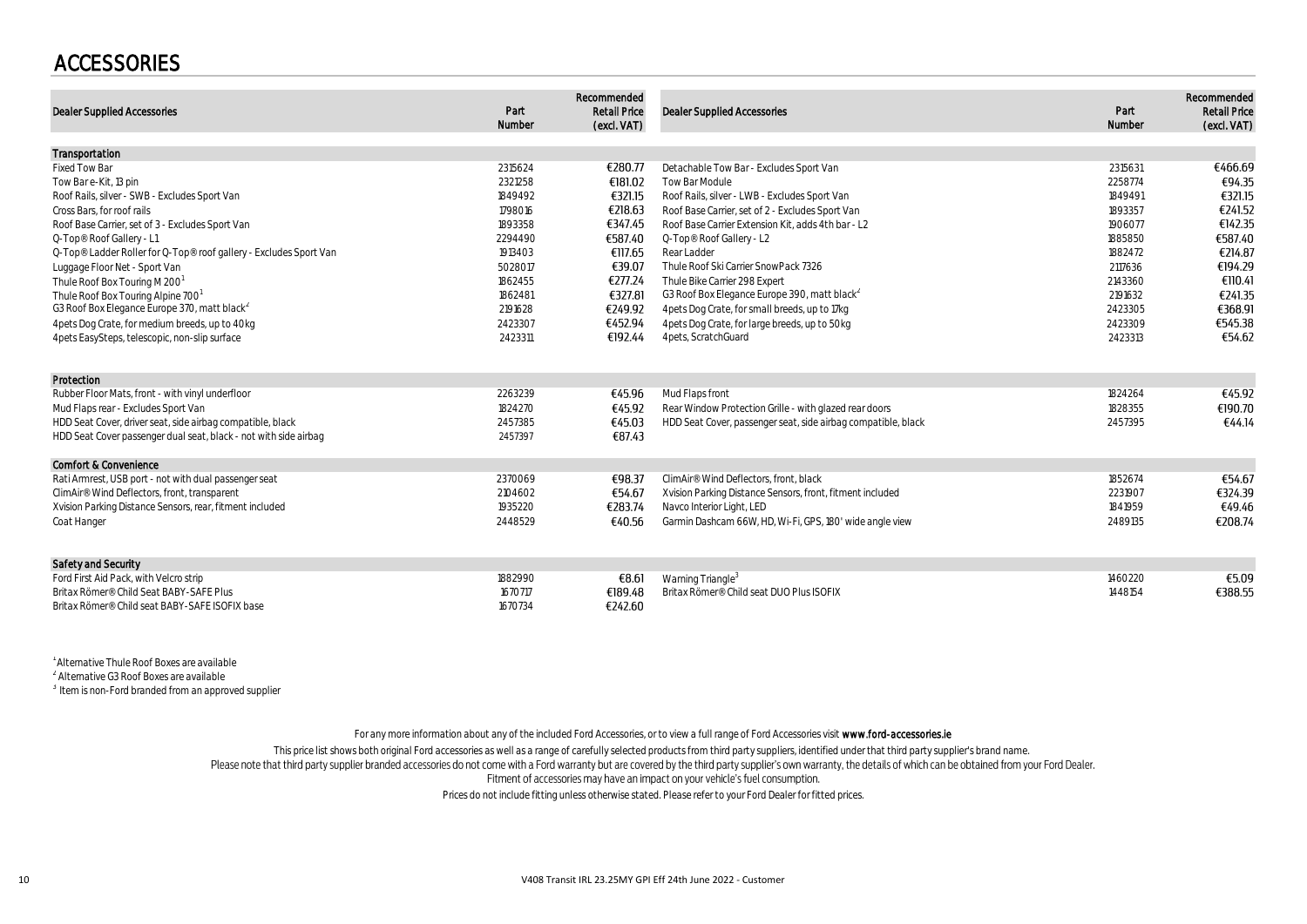NOTE: The NOx levy will be applied to all VRT category A vehicles (passenger and SUVs). The new charges being introduced will mean an increase in VRT for older imported cars and these charges will be based on a NOx (Nitrogen Oxide) sliding scale on passenger cars.

| <b>Effective from</b><br>1st January 2021 | $CO2$ Emissions<br>$(g/km)^*$ |     | <b>VRT Rate</b><br>(non-<br>diesel)<br>€ | <b>NOX</b><br>$(mg/km)^*$      | <b>Amount</b><br>payable<br>per mg/km<br>$(\epsilon)$ |
|-------------------------------------------|-------------------------------|-----|------------------------------------------|--------------------------------|-------------------------------------------------------|
| 1                                         | $\overline{0}$                | 50  | 7%                                       | The first 0-40 mg/km           | 5.00                                                  |
| $\overline{2}$                            | 51                            | 80  | 9%                                       | The next 40 mg/km or           |                                                       |
| 3                                         | 81                            | 85  | 10%                                      | part thereof up to 80<br>mg/km | 15.00                                                 |
| $\overline{4}$                            | 86                            | 90  | 11%                                      | The remainder above 80         |                                                       |
| 5                                         | 91                            | 95  | 11%                                      | mg/km                          | 25.00                                                 |
| $\,6\,$                                   | 96                            | 100 | 12%                                      |                                |                                                       |
| $\overline{7}$                            | 101                           | 105 | 13%                                      | Diesel cap                     | 4850.00                                               |
| $\boldsymbol{8}$                          | 106                           | 110 | 14%                                      | Petrol cap                     | 600.00                                                |
| 9                                         | 111                           | 115 | 14.25%                                   |                                |                                                       |
| 10                                        | 116                           | 120 | 15%                                      |                                |                                                       |
| 11                                        | 121                           | 125 | 16%                                      |                                |                                                       |
| 12                                        | 126                           | 130 | 17%                                      |                                |                                                       |
| 13                                        | 131                           | 135 | 17%                                      |                                |                                                       |
| 14                                        | 136                           | 140 | 18%                                      |                                |                                                       |
| 15                                        | 141                           | 145 | 20%                                      |                                |                                                       |
| 16                                        | 146                           | 150 | 21%                                      |                                |                                                       |
| 17                                        | 151                           | 155 | 24%                                      |                                |                                                       |
| 18                                        | 156                           | 170 | 26%                                      |                                |                                                       |
| 19                                        | 171                           | 190 | 31%                                      |                                |                                                       |
| 20                                        | 191                           | 500 | 37%                                      |                                |                                                       |

This new tax will replace the 1% VRT Levy on diesel cars which was introduced last year and the NOx tax will apply to all new or imported cars from January 1st, 2022.

mg/km 25.00



# **VRT Category A (EU Classification M1)**

Most cars fit into category A and minibuses carrying no more than 8 passengers and driver. VRT is charges based on the CO2 emissions of the vehicle when it

was manufactured. The VRT rates are as follows:

# **Nitrogen Oxide (NOx) Emission Levy**